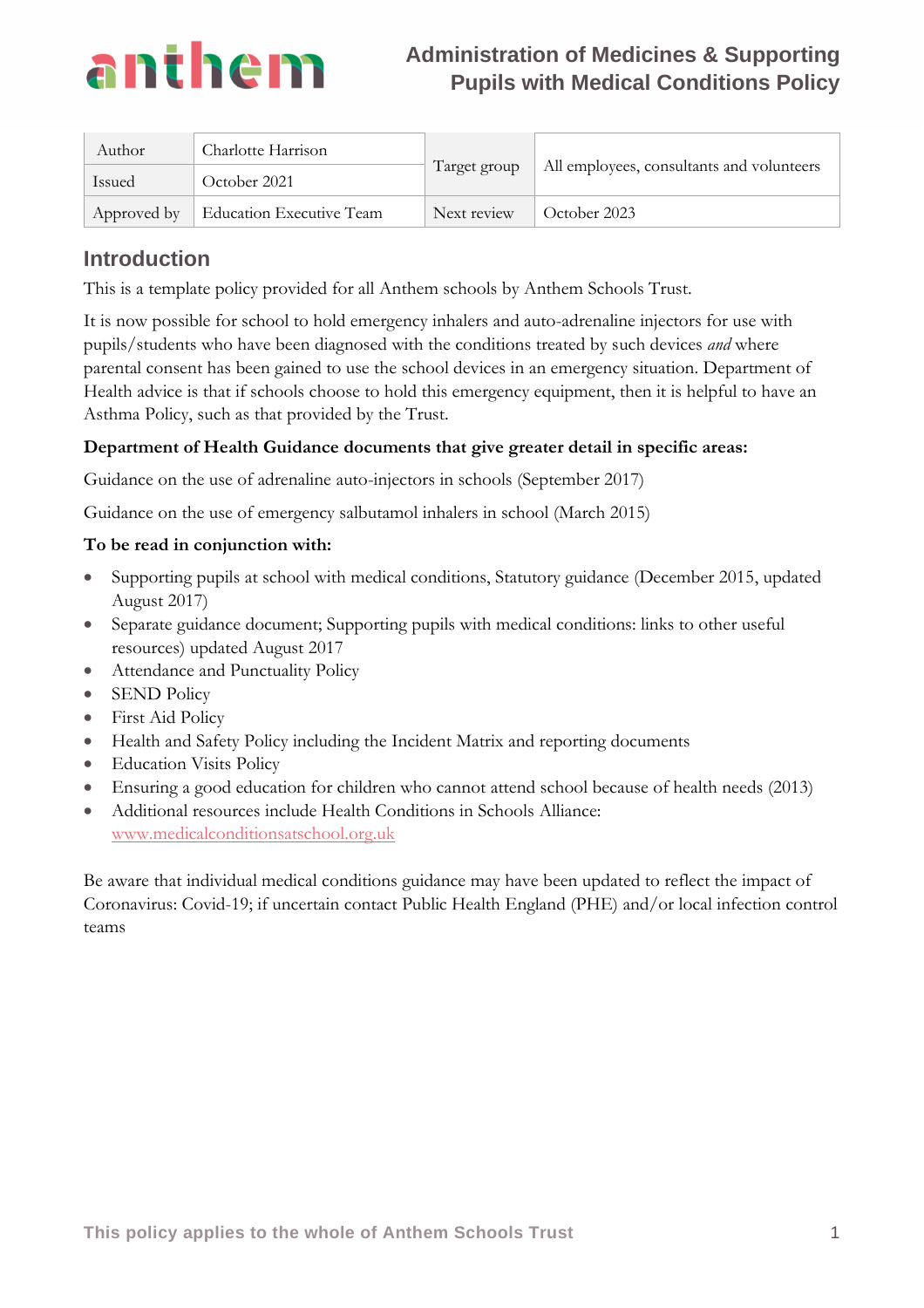

## **Scope and publication**

This policy applies to all pupils, parents and staff at Judith Kerr Primary School.

Copies of the policy are available on request, in large print or other accessible formats if required.

This policy should be read in conjunction with the school's Health and Safety Policy.

## **Aims**

Anthem Trust is committed to ensuring that all pupils with medical conditions, both physical and mental health, can access and enjoy the same opportunities at the school as any other pupil and to ensuring that they are able to play a full and active role in school life, remain healthy and achieve their academic potential.

The Education Director will monitor that the school implements and maintains an effective management system for the administration of medicines to all pupils in our care in order to ensure that the school provides support to individual pupils with medical needs.

# **Personnel**

The person responsible for leading on supporting pupils with managing medicines in school is called:

#### **Title: Admin Assistant/Medicines Lead**

#### **Name: Jodie Hopper**

**Location: Main School Office**

#### **Responsibilities**

#### **Trust**

The Trust is responsible for:

- Fulfilling the statutory duty to support pupils with medical conditions
- Ensuring that policies, plans, procedures and systems in place are properly and effectively implemented. (This monitoring role is the responsibility of the Education Directors)
- Ensuring that the school is covered by the Department for Education's Risk Protection Arrangement (RPA) or the equivalent level of insurance.

#### **Headteacher**

The Headteacher is responsible for:

- Clearly identifying the roles and responsibilities for those involved in the supporting pupils with medical conditions
- Ensuring that sufficient numbers of staff are suitably trained and able to access all relevant information and teaching support materials required to assist pupils with medical conditions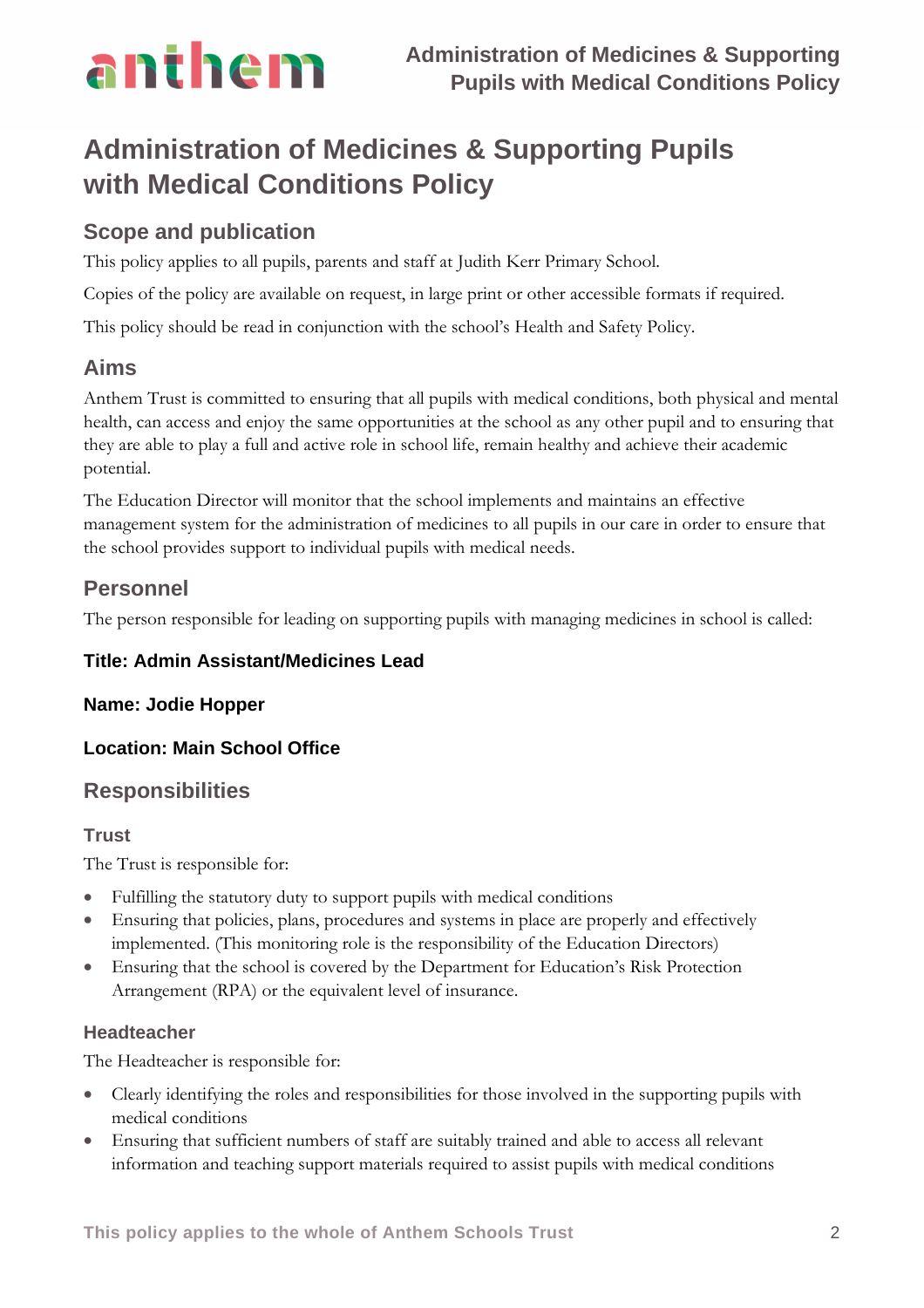# **Administration of Medicines & Supporting Pupils with Medical Conditions Policy**

- Ensuring that sufficient numbers of trained staff are available to support pupils' medical needs at all times whilst they are under the care of the school, including making contingency plans for staff absence and emergency situations
- Ensuring that information regarding an individual pupil's medical condition is shared with appropriate staff (including supply teachers where appropriate) on a need-to-know basis
- Ensuring that risk assessments take into account the additional risks posed to individual pupils as a result of their medical conditions.

#### **Medicines Lead**

The Medicines Lead is responsible for:

- Training frontline admin/office staff to understand the systems and processes in school for receiving medicines, completing forms or signposting parents to the person who leads on managing medicines. (Appendix 2 provides an overview for this)
- Ensuring that IHCPs are completed for relevant pupils/students and that they are updated annually.
- Monitoring that medication is being administered according to any agreements recorded.
- Monitoring that records of medication administered are being completed in line with policy.
- Ensuring that pupils/students additional medical needs are being met to the highest standards both on the premises and off (whilst on educational visits and activities).
- Ensuring they are familiar with this policy and all the appendices including the consent forms and plans.
- Ensuring that the school has two emergency asthma inhalers and two emergency auto-adrenaline injectors which are in date at all times and that they are stored in line with school procedures.
- Ensuring that all staff, including supply and agency staff, and volunteers working with their class know which children might require emergency medication (i.e. inhalers or auto-immune injectors) and where this can be found.
- Ensuring that a child who has had a prolonged absence from school due to a long-term health need is receiving the additional support required to help them readjust and access learning.
- Risk-assessing the procedures for administering medicines in the school.

#### **Staff**

Staff are responsible for:

- Ensuring that pupils receive any support or medication stated in their plans/agreements at the times and according to the dose stated.
- Ensuring that all staff, including supply and agency staff, and volunteers holding this information are aware of the need for confidentiality.
- Ensuring that any concerns are shared with the person responsible for Supporting pupils with medical conditions.
- Recording all doses of medication administered.

#### **For EYFS**

• Reporting, in writing, to parents that medication has been administered.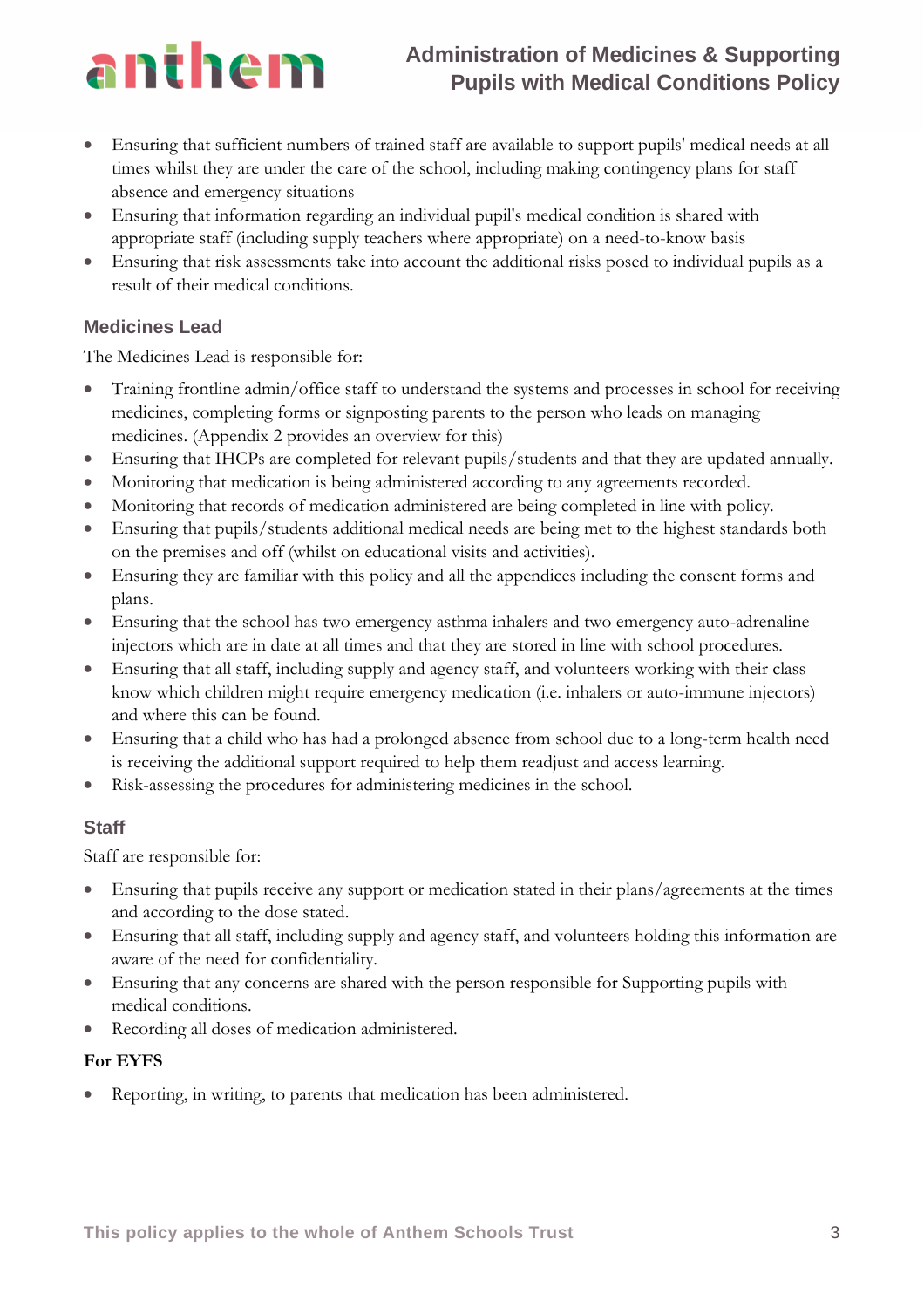

## **Liaising with parents**

The school promotes on-going communication with parents in order to ensure that the specific medical needs of all pupils in our care are known and met.

Parents must inform the Medicines Lead if their child has or develops a medical condition and, where appropriate, provide the school with appropriate medical evidence and/or advice relating to their child's medical condition.

Where appropriate, parents will be invited to consult with the school and relevant healthcare professionals in order to produce an IHCP for their child. A template letter to parents can be found in Appendix 11.

Parents should also inform the Medicines Lead if their child will require prescription or non-prescription medication to be taken over a specified period of time at the school, and of any changes to the medication required.

The school requests that medication is only taken at the school if it is essential, i.e. where it would be detrimental to the pupil's health not to administer the medication during the school day.

To this end, medicines should generally be taken at home, before and after the school day where possible. The school will therefore only administer medicine if it is prescribed as four times a day or more. Any variance to this will be at the discretion of the Headteacher.

Where pupils require medication for pain relief (i.e. Calpol, Paracetamol, etc.) for a specific medical or health issue, parents need to bring this to the school office and complete an 'Agreement for School to Administer Medicines' form (Appendix 4). School will administer this in line with the manufacturer's guidelines, including the timeframes advised i.e. not administering it for more than a 24-hour period (except at the direct discretion of the Headteacher/Medicines Lead). School will need to know the time when the last dose was given at home in order to agree to give subsequent doses.

Unless otherwise stated in an IHCP or similar plan, the medicine will need to be brought in each morning and collected each afternoon. This will allow for communication between parents and school about the doses that have been administered, both at home and at school.

Prescription and non-prescription medicines will only be administered at school:

- when it would be detrimental to a child's health or school attendance not to do so **and**
- when we have parent's written consent.

Staff at the school will not administer any medication to a pupil without obtaining prior written permission from his or her parents. This requirement will not prevent a child of sufficient understanding and intelligence to understand fully what is proposed, from giving or withholding consent to medical treatment or from seeking advice or treatment in confidence.

Unless in exceptional circumstances, no pupil under the age of 16 will be given prescription or nonprescription medication without parental consent.

#### **For EYFS only**

Staff will ensure that parents are informed in writing on each and every occasion that any medication was administered, and for any reason medication has not been administered parents will be informed and will be given an explanation.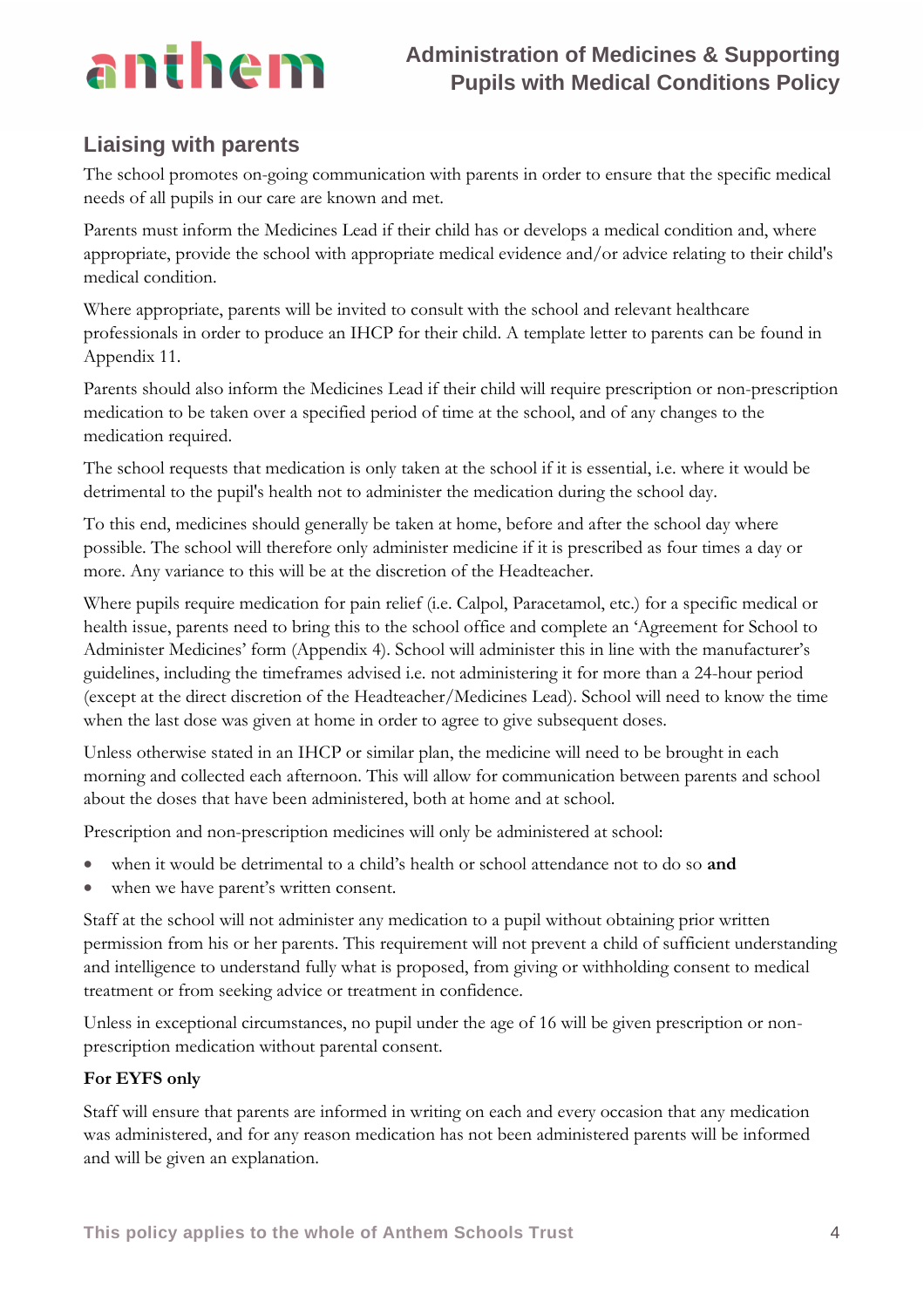

## **Individual Health Care Plans (IHCPs)**

The school will focus on the on the needs of each individual pupil and how their medical condition impacts of their school life, including how the medical condition impacts on a pupil's ability to learn and will take steps to help increase pupils' confidence and ability to self-care.

Where a pupil has long-term or complex medical condition or health needs, the school will, where appropriate, produce an IHCP for that pupil, in accordance with Appendix 1. A template IHCP is set out in Appendix 3.

The IHCP will be prepared following consultation with the parents, the pupil (where appropriate) and school nurse and/or any other relevant healthcare professional. Where there are healthcare professionals leading on the long-term treatment for the pupil, they should be responsible for writing the IHCP as they hold the relevant expertise, i.e. where a child has an asthma care nurse, or the GP has prescribed emergency medicine for severe allergies. The school holds no such expertise.

Where appropriate, the IHCP should be linked with a pupil's statement of Special Educational Needs or Disability (SEND) and/or Education, Health and Care Plan (EHCP). Where a pupil has special educational need, but does not have a statement or EHCP, their special educational need should be mentioned in their IHCP.

The IHCP will be presented to the parents for approval prior to its implementation to ensure the school holds accurate information about the medical condition of any pupil with long-term needs.

Once the IHCP is approved the Medicine Lead will be responsible for its maintenance and implementation.

The IHCP will be reviewed at least annually or more frequently where a pupil's needs change.

## **Asthma Care Plans**

Where a child is suffering from Asthma and has been prescribed an inhaler, there will be a meeting between the Medicine Lead and the parents to complete an Asthma Care Plan (as opposed to an IHCP). Asthma Plans are completed annually as it is recognised that this condition and the relevant medication can change over time. The information collected (See Appendix 5) includes identifying potential triggers, treatment, emergency contacts and what to do in an emergency.

This documentation will be held on the school management system as well as in the First Aid Room and in a named wallet alongside the child's inhaler in the classroom.

Where the pupil/student self-administers the inhaler, there is no requirement for the school to record the dose – although they might choose to do so. Where the dose is administered, this will be recorded by the trained member of staff assisting.

The school keeps an Asthma register which is kept updated regularly. It is posted in the Main School Office to assist identification of pupils who may require emergency support (see Appendix 8).

The school also displays, alongside the above, a flowchart for helping children who need emergency support for their asthma (see Appendix 9).

#### **See also:**

DoH Guidance on the use of emergency Salbutamol inhalers in school (March 2015)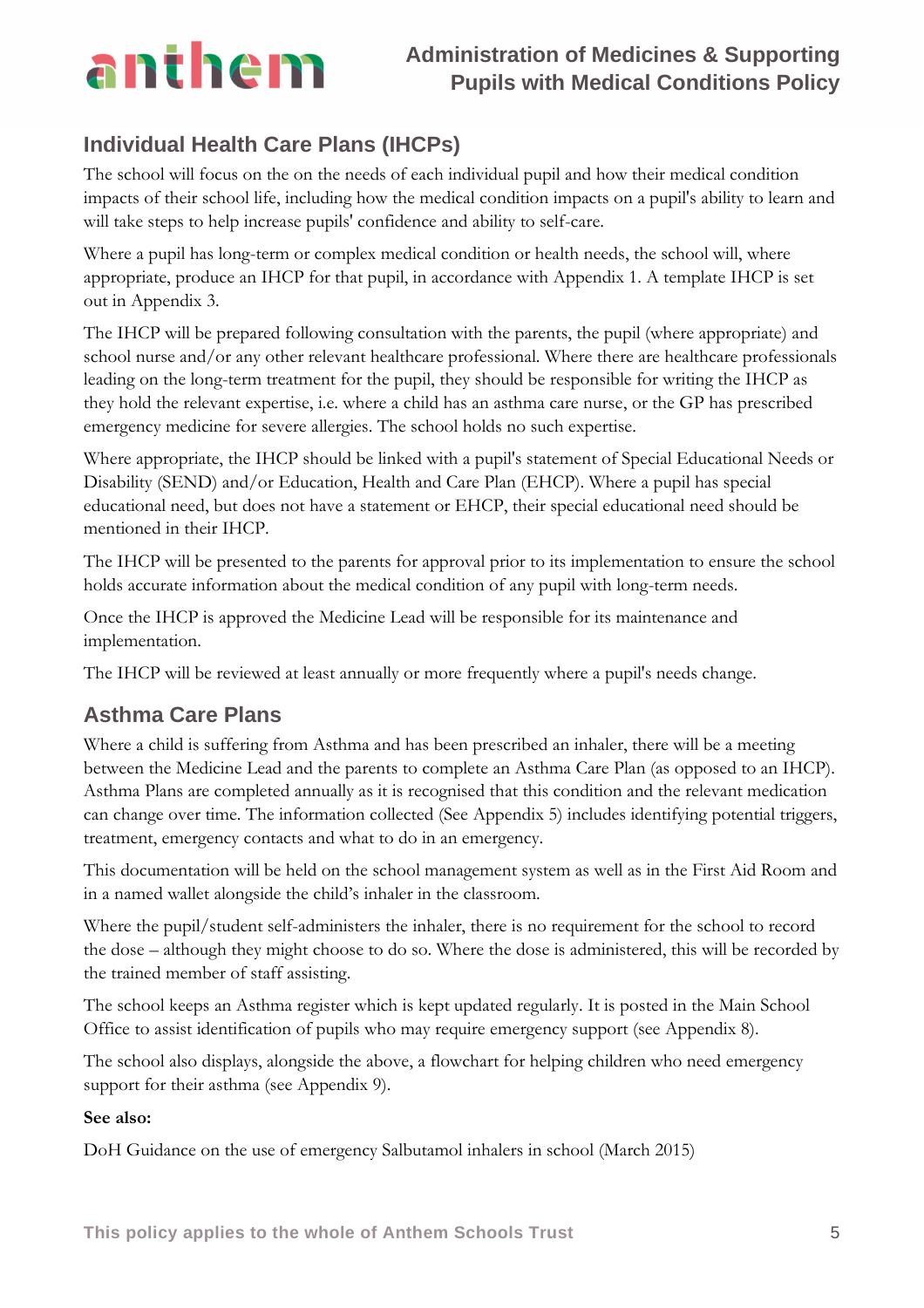# **Administration of Medicines & Supporting Pupils with Medical Conditions Policy**

## **Severe Allergy Plans**

Pupils who suffer from severe allergies and have been prescribed an auto-adrenaline injector (AAI) require a Severe Allergy Plan. This needs to be completed by a healthcare professional and then shared with the school.

All school staff involved in supporting this pupil are trained by the healthcare professional in the correct use of the AAI and the procedures required to deal with an emergency situation.

A register of these pupils and their photos are displayed in the Main School Office along with their Severe Allergy Plan (under data protection criteria) and the procedures for recognising and managing anaphylaxis. (Appendix 12)

AAIs will not be administered to anyone unless they have been prescribed this medication and have written permission from their parents for its use (for anyone under the age of 16).

#### **If someone appears to be having a severe allergic reaction (anaphylaxis), you MUST call 999 without delay, even if they have already used their own AAI device or a spare one.**

In the event of a possible severe reaction in a pupil who does not meet these criteria, emergency services (999) should be contacted, and advice sought from them as to whether administration of the spare AAI is appropriate (see Appendix 10).

In the case where emergency services are required, those dealing with the incident should clearly pass this message onto office staff, who will call for the ambulance straight away, and then inform leadership. The ambulance should be called *before* parents are contacted. A **designated first aider** should remain with the child until the ambulance arrives.

In the case that a child needs to be assessed at a hospital then parents should be contacted immediately. If the child's contacts cannot be reached, then a member of the leadership team and a first aider should transport the child to hospital. Office staff should continue to attempt to contact family members.

The incident needs to be recorded according to the Health and Safety Policy and the Incident Matrix needs to be followed.

Our school holds emergency use auto adrenaline injectors (AAIs) for use when the pupil's own AAI fails or is not available. We use these only on pupils who have a diagnosis of severe allergic reactions/anaphylaxis and where we have parental consent to use these. These are sourced from our local pharmacy via a letter from the Headteacher on the school letterhead.

These emergency AAIs are held in the Main School Office, known to all staff. See Appendix 13 for the AAI kit contents.

#### **See also**

DoH Guidance on the use of auto-injectors in school (September 2017).

## **Information about pupils with medical needs**

Any information (IHCPs/Asthma Plans/Severe Allergy Plans etc.) about any of our pupils who require additional support for health and wellbeing is stored on the school's secure management system and updated regularly (as condition or medicines change) as well as annually. Any information is dated in order to ensure that current details are followed.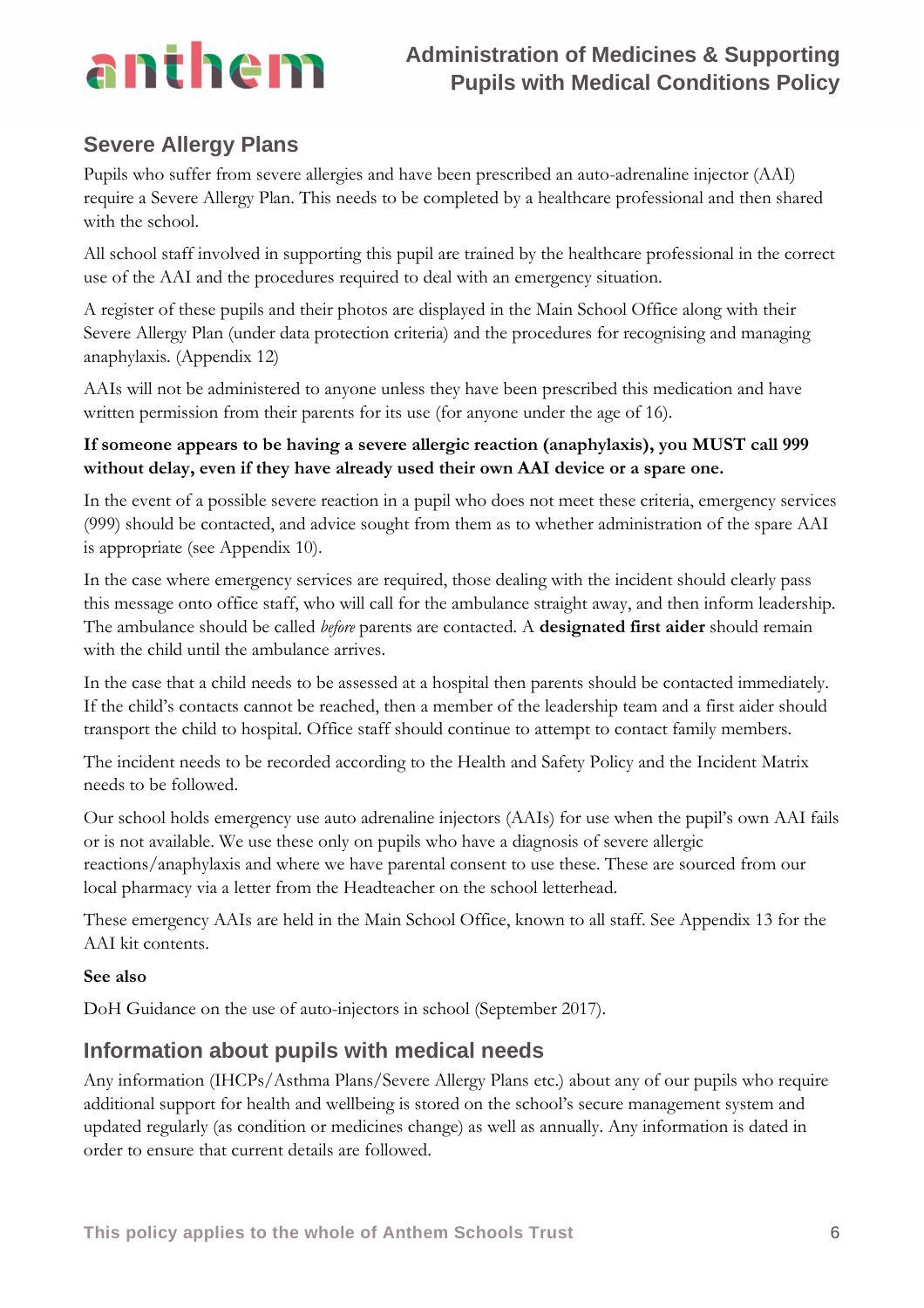# **Administration of Medicines & Supporting Pupils with Medical Conditions Policy**

Photo boards of pupils/students with medical conditions will be displayed in the Main School Office for easy identification of emergency needs.

All IHCPs and plans are stored near to the medication required in order that the doses given are recorded immediately the medication is given.

All such documentation is stored with good data protection practice in mind.

# **Training**

The school will ensure that there are members of staff who are appropriately trained to manage medicine as part of their duties. Staff must not give medication or undertake healthcare procedures without appropriate training. As a result, all staff will receive training in school procedures for supporting pupils with medical needs as part of safeguarding children.

The Headteacher is responsible for the administration of medicine and the arrangements for pupils with medical conditions within the school. He/she will delegate duties as appropriate to the school nurse and other named members of staff who have received appropriate training.

The Headteacher/school nurse will ensure that all staff are supervised where appropriate. Any staff responsible for the administration of medicine will have access to pupils' IHCPs.

Relevant members of staff will receive appropriate training and support from the school nurse and/or a qualified health professional, including training on the side effects of medication and what to do if they occur. If the administration of medication involves technical, medical or other specialist knowledge, appropriate individual training tailored to the individual pupil will be provided to appropriate staff by the school nurse and/or a qualified health professional, where appropriate.

The school nurse and/or qualified health professional will provide written confirmation that the member of staff is proficient in the procedure which is set out in Appendix 6.

Staff **must not** give prescription medicines or undertake health care procedures without appropriate training. For the avoidance of doubt, a first aid certificate **does not** constitute appropriate training in supporting pupils with medical conditions.

The school engages the following health professionals to train and assist school staff in dealing with medical conditions and administering medicine:

#### **Dulwich, Peckham & Camberwell School Nursing Service**

All staff will be made aware of the terms of this policy and the school's arrangements for supporting pupils with medical conditions and their role in implementing the terms of this policy.

All new starters will be made aware of the terms of this policy during their induction.

## **Insurance**

Judith Kerr Primary School will ensure that there is adequate insurance in place which appropriately reflects the level of risk at the school. The Trust maintains records of the RPAs for the school. This can be checked with the Head of Procurement and ICT at the Trust.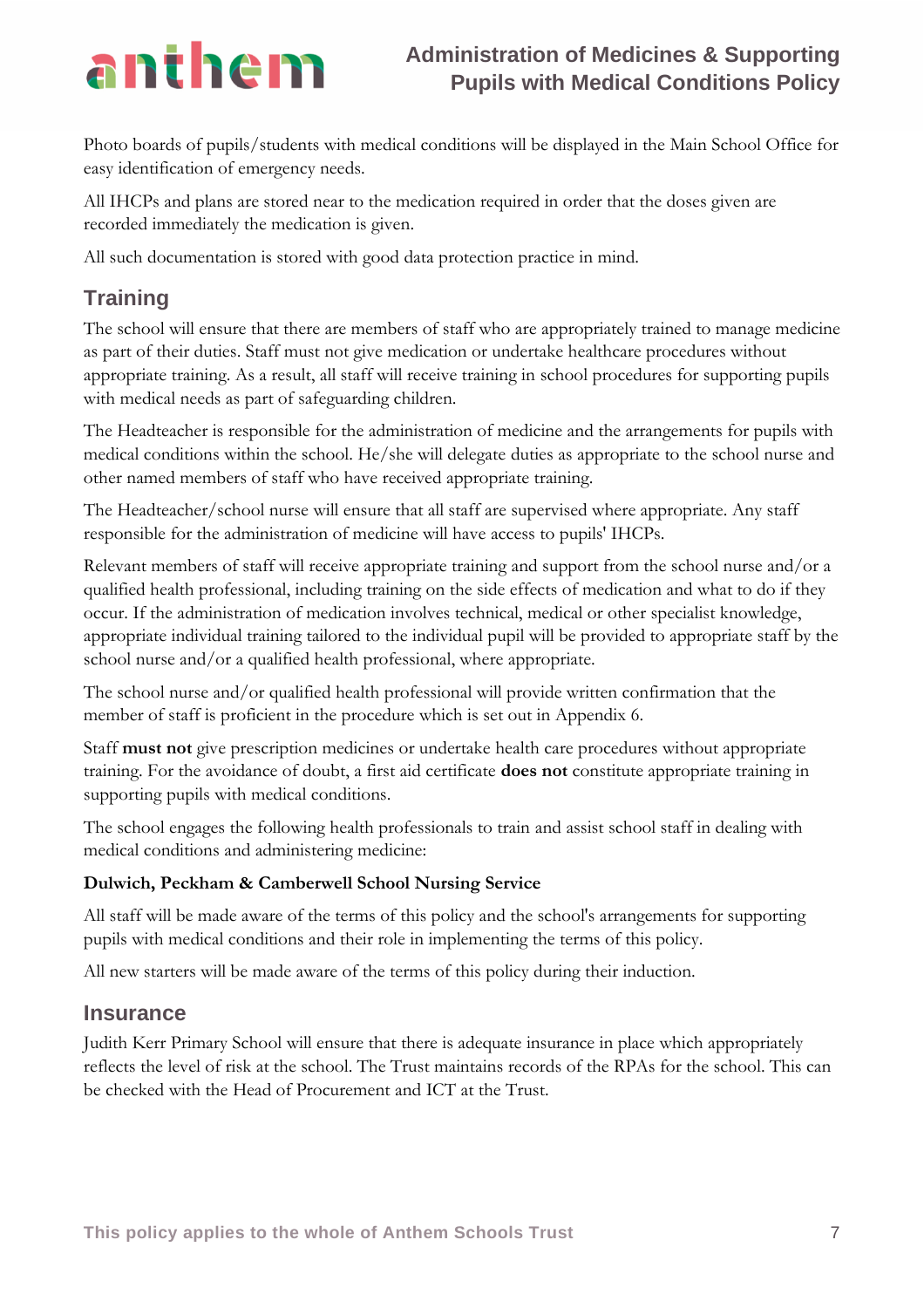# **Administration of Medicines & Supporting Pupils with Medical Conditions Policy**

All staff who are required to administer medicines or to provide support to pupils with medical conditions are covered by the school's liability insurance. A copy of the relevant insurance policy is available to all staff on request.

## **Medical records and consent**

Parents of all pupils at the school are required to complete the relevant parental agreement to administer medicine before medication is administered to their child. The document they sign will be dependent on the needs of the child and the types of support required.

Where school staff administer medicines in accordance with a medical plan or written agreement with parents (i.e. Appendix 4), all doses given will be recorded and countersigned by a witness.

Staff administering medicines will sign the relevant records: Appendix 4 for short term medicines or at the back of the IHCP or Asthma plan, whichever is relevant to the case, **each time** a medicine is administered. Written records of all medication administered to every pupil are retained by the Medicines Lead and relevant records can be provided, subject always to the law on data protection, to parents on request. These records are regularly reviewed by the Headteacher/Medicines Lead.

# **Prescription and non-prescription medication**

As a general rule, staff will not administer any medication that has not been prescribed for that particular pupil by a doctor, dentist, nurse or pharmacist.

Staff may only administer certain non-prescription medication such as pain and fever relief under the restrictions mentioned previously if the parents have already provided their written consent for this to happen in relation to specific medicines and only if there is a health reason to do so. Parents will be asked to sign Appendix 4 to confirm their agreement to staff administering such medication over a short duration and to confirm that the pupil has not suffered an adverse reaction to the medication in the past.

#### **No pupil shall be given medicine containing aspirin unless prescribed for that particular pupil by a doctor.**

## **Self-medication**

The school recognises that pupils should be allowed to carry their own medicines and relevant devices (such as inhalers) according to their age, maturity and the impact/effects of the medication on others, wherever possible, or should be able to access their medicines for self-medication quickly and easily. This will be agreed upon in the IHCP or Asthma Plan.

Following consultation between the school, parents and the pupil, a pupil will be permitted to store and carry their own medication if in the opinion of the Headteacher they are sufficiently competent to do so. This will be reflected in a pupil's IHCP.

The school will also consider the safety of other children and medical advice from the prescriber in respect of the pupil in reaching this decision. There is no requirement for staff to record doses of inhalers that have been self-administered but school may choose to record this information for monitoring purposes.

Pupils will be made aware the medication is strictly for their own personal use and it should not be passed to any other pupils under any circumstances, and to do so is a breach of school rules.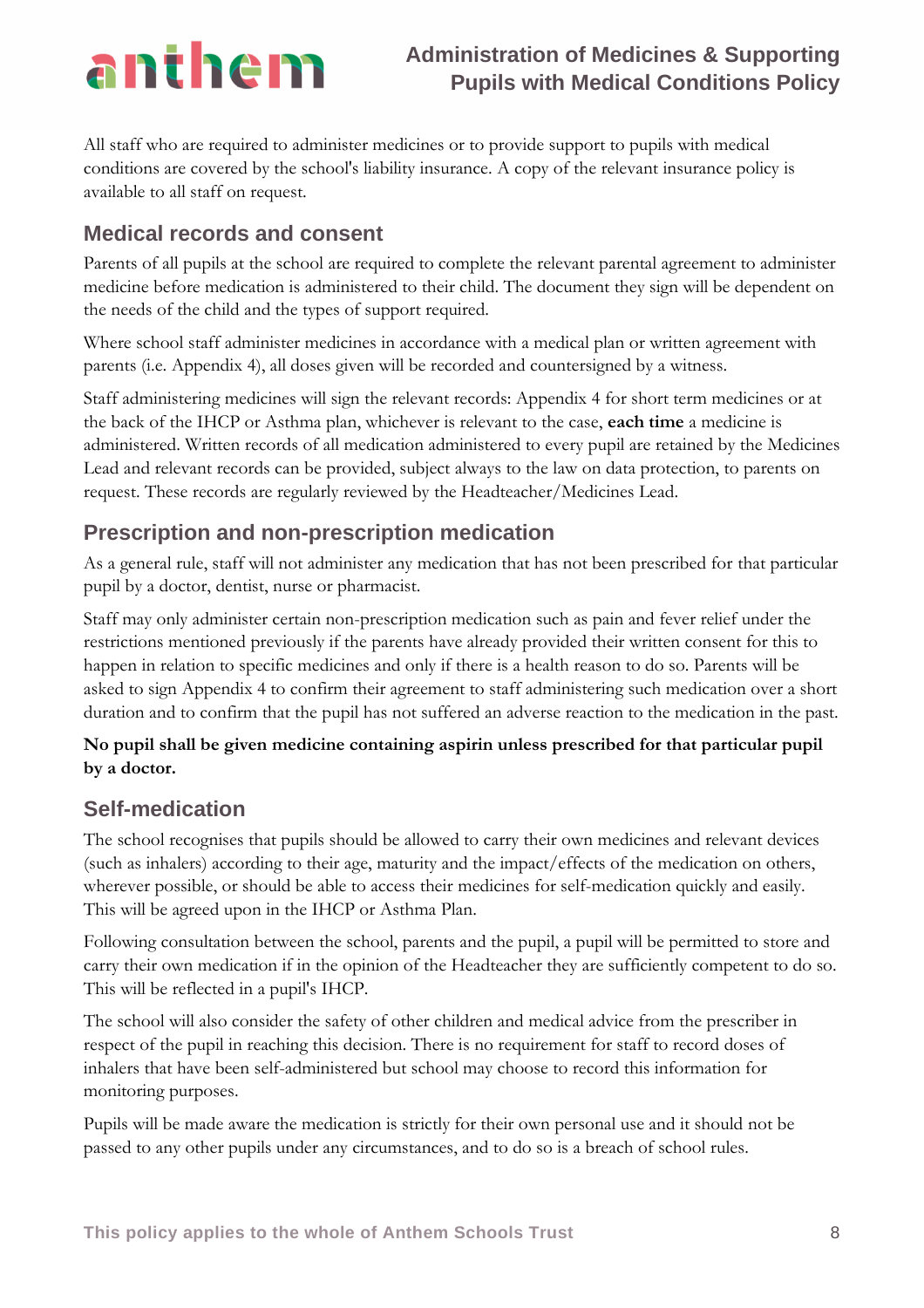# **Administration of Medicines & Supporting Pupils with Medical Conditions Policy**

## **Administration of medication**

Where a pupil requires supervision to take their medication or where such medication will be administered by staff, pupils receiving medication should be made aware of when and where they should attend at the prescribed times during the course of the medication to receive their treatment.

The child will be accompanied to the Office by a Teaching Assistant. In classes with no Teaching Assistant, the child will be accompanied by another child.

All medicines supplied to the school by parents must be provided in the original container as dispensed by the pharmacist and include the prescriber's instructions for administration.

**Before** providing the medicine to the pupils, staff administering medication will check:

- the pupil's full name
- the name of the medication
- the name of the child on the label
- the prescribed dose
- the expiry dates
- the method of administration
- the time/frequency of administration
- any side effects
- the written instructions on the container
- when any previous dose was given

In order to avoid any errors, the name and the dose will be checked by another member of staff and the record of the dose countersigned by them.

If staff are in any doubt over the procedure, including where a child might be sick after taking medication, to be followed, the parents will be contacted before action is taken.

If a pupil refuses their medication, Staff will record this and report to parents as soon as possible.

No member of staff will administer more than the stated dose in the time period stated for any reason. (This **does not** include the emergency use of inhalers or auto-adrenaline injectors for those with IHCPs for these medical conditions).

#### **Storage of medication**

Medicines are always securely stored in accordance with individual product instructions.

The school will carry out a risk assessment to consider any risks to the health and safety of the school community and put in place measures to ensure that identified risks are managed and that medicines are stored safely.

Non-emergency medicines will be stored in a locked cupboard with the key readily available at all times, not easily accessible by pupils.

Where such medicines need refrigeration, the medicine will be put in a sealed plastic container, particularly necessary if the fridge also contains food.

All medicines shall be stored in the original container in which they were dispensed, together with the prescriber's instructions for administration.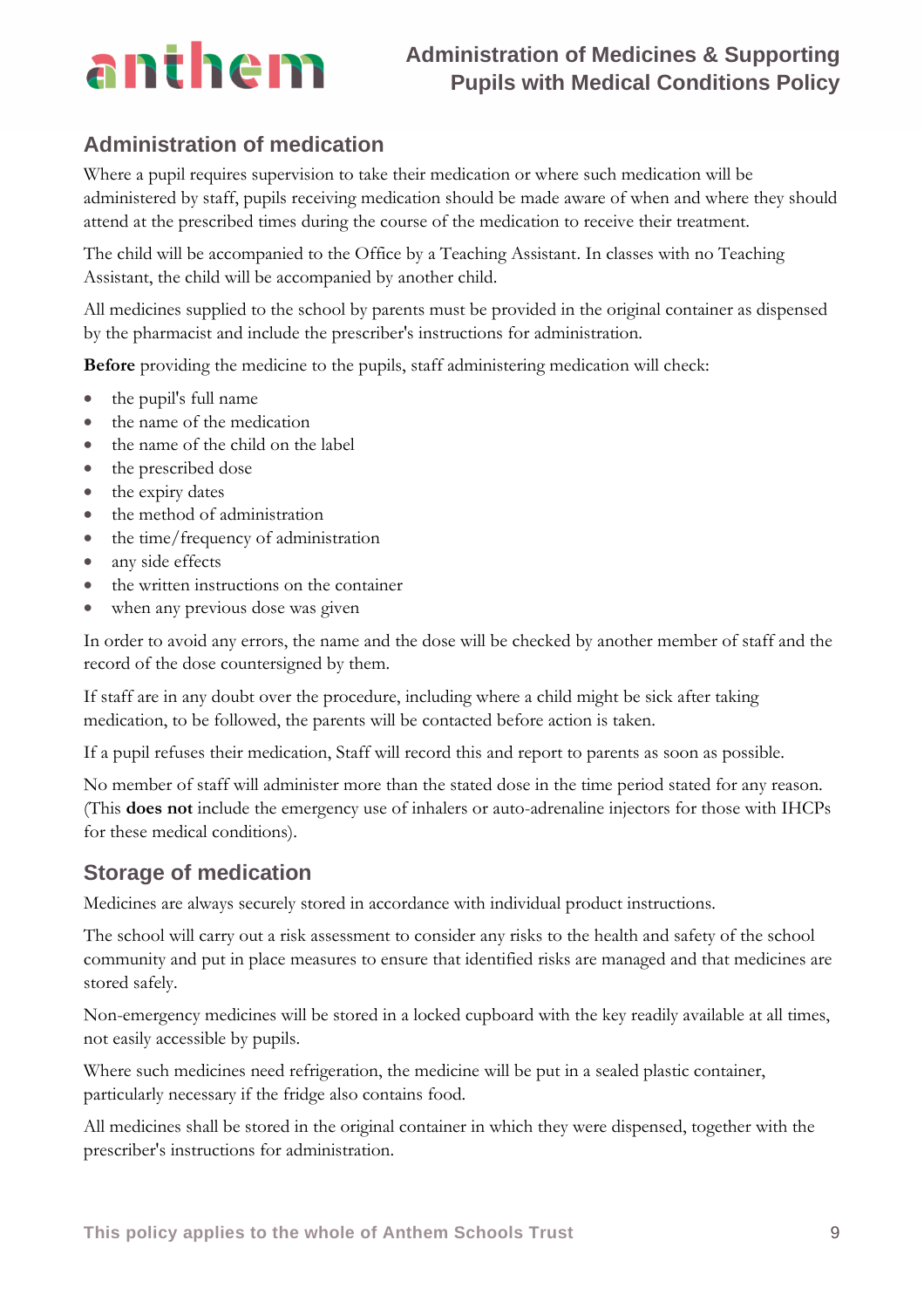# **Administration of Medicines & Supporting Pupils with Medical Conditions Policy**

Medicines other than inhalers, unless otherwise specified in an IHCP, will be kept in the main school office.

Emergency medication such as inhalers, adrenaline pens and blood glucose testing meters will be kept in the main school office in a clearly marked container/bag in order to be easily accessible. They will not be locked away to ensure quick access in emergency. In order to ensure safety of classmates and avoid misuse of equipment, staff will instruct the whole class about the equipment, why it is vital to the pupil, where it is kept and how they need act.

Pupils who do not carry and administer their own medication understand which members of staff will administer their medication.

For EYFS: medication will be kept in the main school office and accessed by a member of EYFS staff when needed.

If a pupil is prescribed a controlled drug, unless otherwise agreed as part of an IHCP, it will be kept in safe custody in a locked, non-portable container and only named staff and the pupil will have access. A record of any doses used, and the amount of the controlled drug held at the school will be maintained.

Those pupils who are permitted to possess a controlled drug will be advised that it is an offence to pass the drug to any other person for use.

Parents should collect all long-term medicines belonging to their child at the end of each term and are responsible for ensuring that any date-expired medication is collected from the school.

## **Safe disposal of medicines and medical equipment**

Medicines which are out of date will be returned to the parents for them to dispose of.

Sharps/needles etc. are disposed of in the Sharps bins provided and collected by a company procured by the school for this purpose.

## **Emergency procedures**

In the event of an emergency related to the administration of medicine, the Headteacher/Medicines Lead should be called as soon as possible, if not already present. If he/she does not consider that he or she is able to deal with the presenting condition, then they should continue any first aid or medical procedures being provided whilst another person summons emergency medical care. This does not, however, affect the ability of any person to contact the emergency services in the event of a medical emergency. Staff should always dial 999 for the emergency services in the event of a serious medical emergency before implementing the terms of this policy and make clear arrangements for liaison with the ambulance services on the school site.

All action taken should reflect the details outlined and agreed in the pupil's/student's IHCP if one is in place. A checklist for contacting the emergency services can be found in Appendix 10.

# **Off-site visits and sporting events**

The school actively supports all pupils with medical conditions to access and enjoy the same opportunities at the school as any other pupil, which includes ensuring that they are able to take an active role in school trips and sporting activities, unless it is contraindicated by a medical professional involved in a pupil's care (such as his or her GP).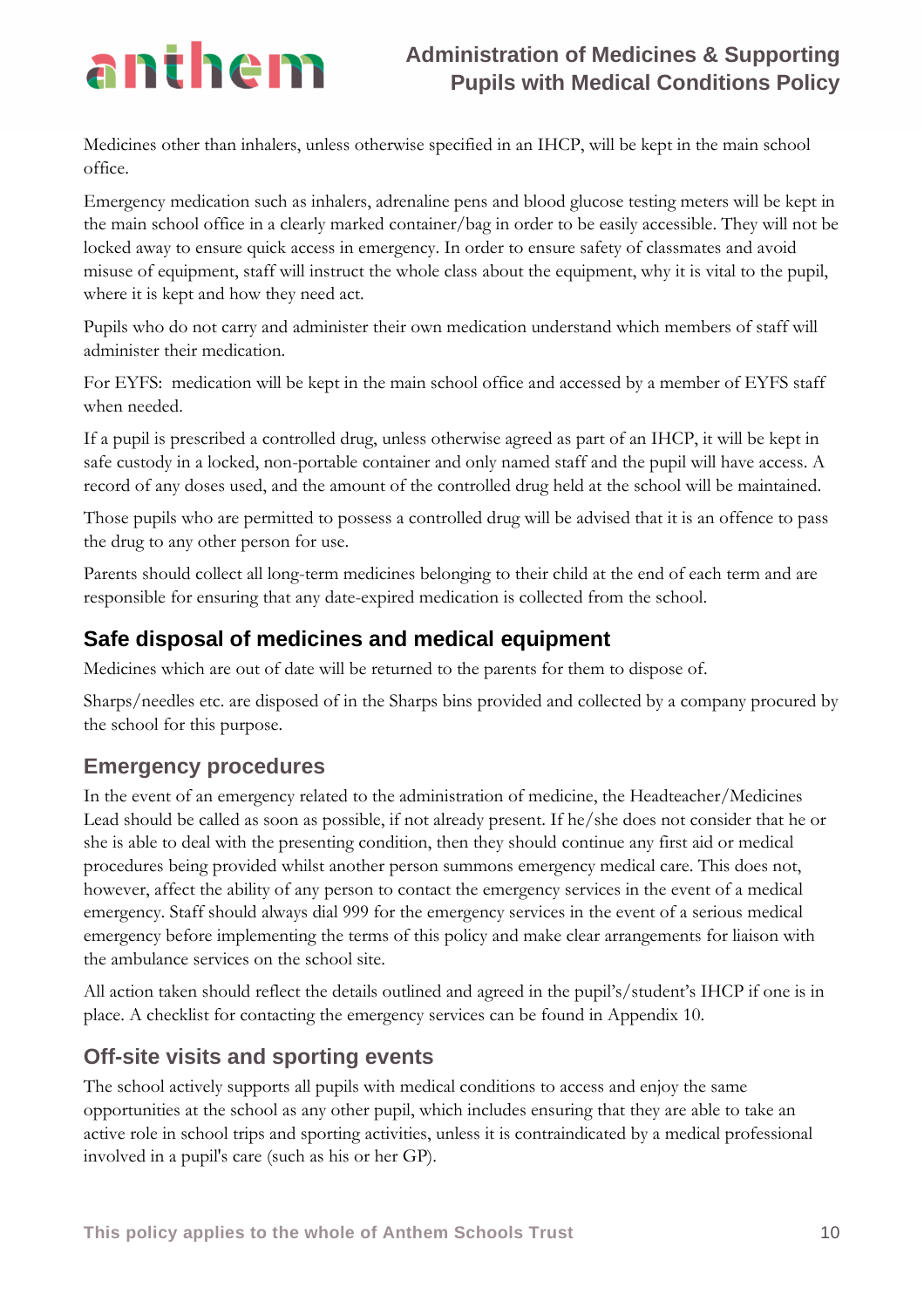# **Administration of Medicines & Supporting Pupils with Medical Conditions Policy**

If a pupil attending an off-site visit or sporting event cannot self-medicate, they will be accompanied by a member of staff who has received appropriate training to administer the medication in accordance with this policy. Any treatment or action required will be documented in the Risk Assessment for the visit.

All pupils requiring preventative medicine (particularly for sport), if sufficiently competent to selfmedicate, are responsible for carrying their medication with them. If not sufficiently competent, a member of staff shall carry the medication, individually labelled, along with the written agreement/plan. All doses administered by staff will be recorded on the plan/record.

Secure storage for medicines will be available at all short-term accommodation used by the school.

(See Educational Visits Policy).

### **Absence due to long term health needs**

It is our intention that every pupil/student on our role has the offer of good quality education. Where the education of a pupil/student is interrupted as a result of being unable to attend school for a period of time due to health needs, we will work with the Local Authority and Health Care Practitioners/Hospital to ensure that the pupil/student's individual needs, including social and emotional, are met.

This applies to children who cannot attend school at all or can only attend intermittently.

The school will contact the LA as soon as it becomes clear that the child will be away from school for 15 days (30 sessions) or more consecutively or cumulatively.

The school will liaise with the Local Authority, as soon as the need becomes apparent, with a view to deciding the best course of action or provision.

The school will:

- Appoint a Lead contact to maintain regular communication with the child, the LA and the parents/carers
- Liaise with external teaching support in order to minimise the effect of the absence on the child's attainment and ensure effective reintegration through contributing to the education plan
- Ensure that any alternative education providers used will have the appropriate safe recruitment checks in place
- Maintain the child on role during this period
- Contribute to an individually tailored reintegration plan

(See guidance document: "Ensuring a good education for children who cannot attend school because of health needs" Statutory guidance for local authorities January 2013 for more details).

## **Unacceptable practice**

Staff should use their discretion and training with regard to each individual pupil's medical needs, by reference to their IHCP and/or EHCP, as appropriate.

However, staff should be aware that the following practices are generally unacceptable: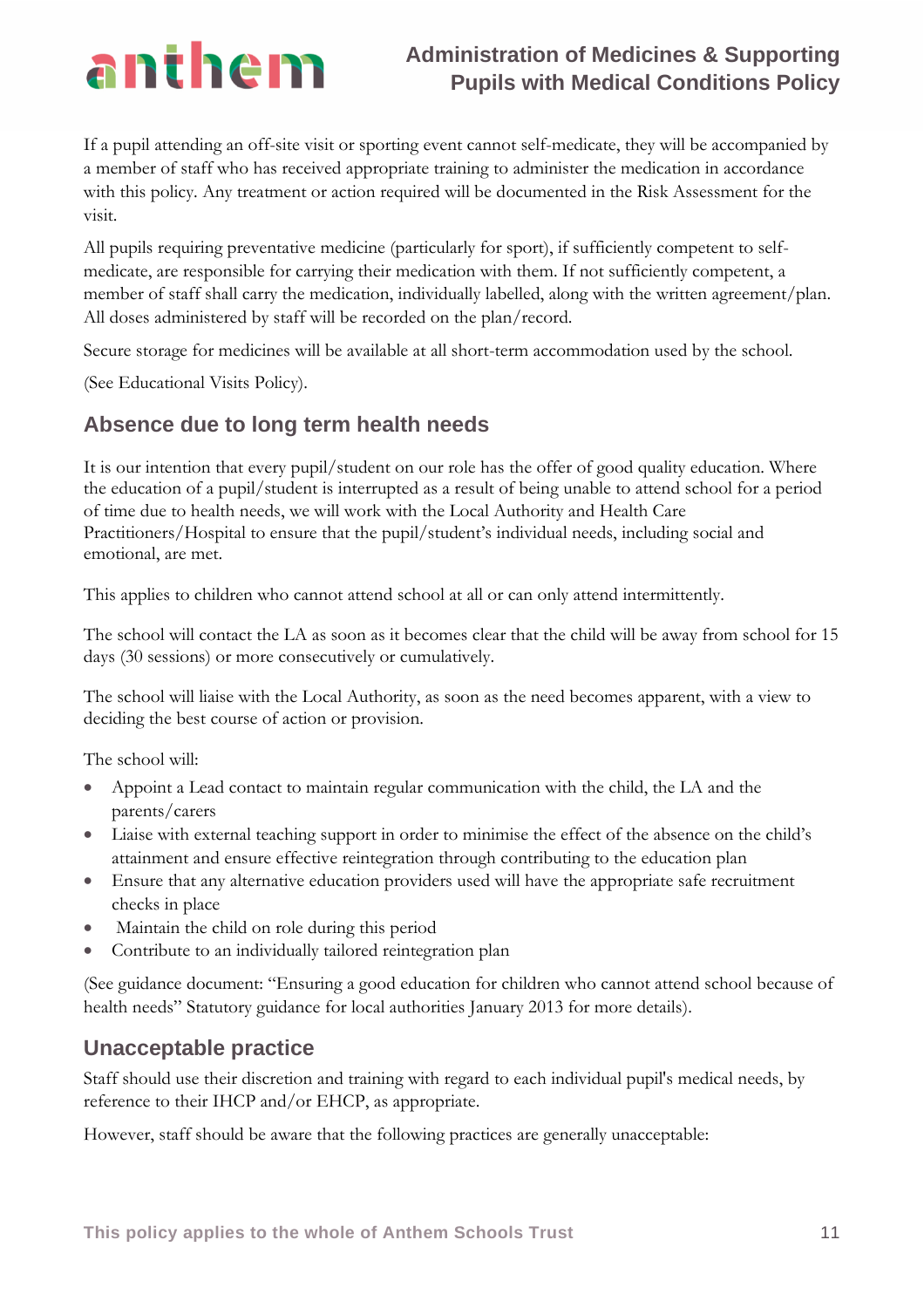# **Administration of Medicines & Supporting Pupils with Medical Conditions Policy**

- Preventing access to medication and relevant devices (such as inhalers), where this is reasonably required.
- Preventing the administration of agreed medication.
- Assuming all pupils with the same conditions require the same treatment.
- Ignoring the views of the pupil or their parents; or ignore medical evidence or opinion (although this may be challenged).
- Frequently sending pupils with medical conditions home or preventing them from taking part in normal school activities unless this is provided for in their IHCP/EHCP or by their medical advisors.
- Sending unwell pupils unaccompanied to the school office or medical room.
- Penalising pupils for their attendance record, if their absences are related to their medical condition (e.g. hospital appointments).
- Preventing pupils from drinking, eating or taking toilet or other breaks when required to enable them to manage their medical condition effectively.
- Requiring parents, or otherwise making them feel obliged, to attend the school to administer medication or otherwise provide medical support to their child during the school day.
- Preventing pupils from participating in or creating unnecessary barriers to children participating in all aspects of school life, including school trips.

# **Complaints**

If parents or pupils are dissatisfied with the medical support provided at the school, they should raise these in the first instance with the Headteacher.

If the Headteacher cannot resolve the issue, then a formal complaint can be raised via the school's complaints procedure.

# **Safeguarding**

Where there are any concerns about a child's wellbeing, including frequent use of medication, staff will speak with the Designated Safeguarding Lead or their Deputy about such concerns. (Refer to the Child Protection Policy and Safeguarding Policy for procedures).

## **Staff medicines**

Where staff are taking medication for their own medical conditions, these will be stored securely, locked away, and out of reach of children. We are aware of the serious implications of children accessing medicines not prescribed for them. The arrangements for this school are that staff will keep all personal medication in the staff room (not accessible to children) and will only bring such medication that is necessary for the working day.

If staff are taking medication which may affect their ability to care for children, they must seek medical attention and speak with their line manager.

## **Review**

This policy will be reviewed by the Trust every two years and its procedures will be reviewed and updated by the Headteacher on an annual basis.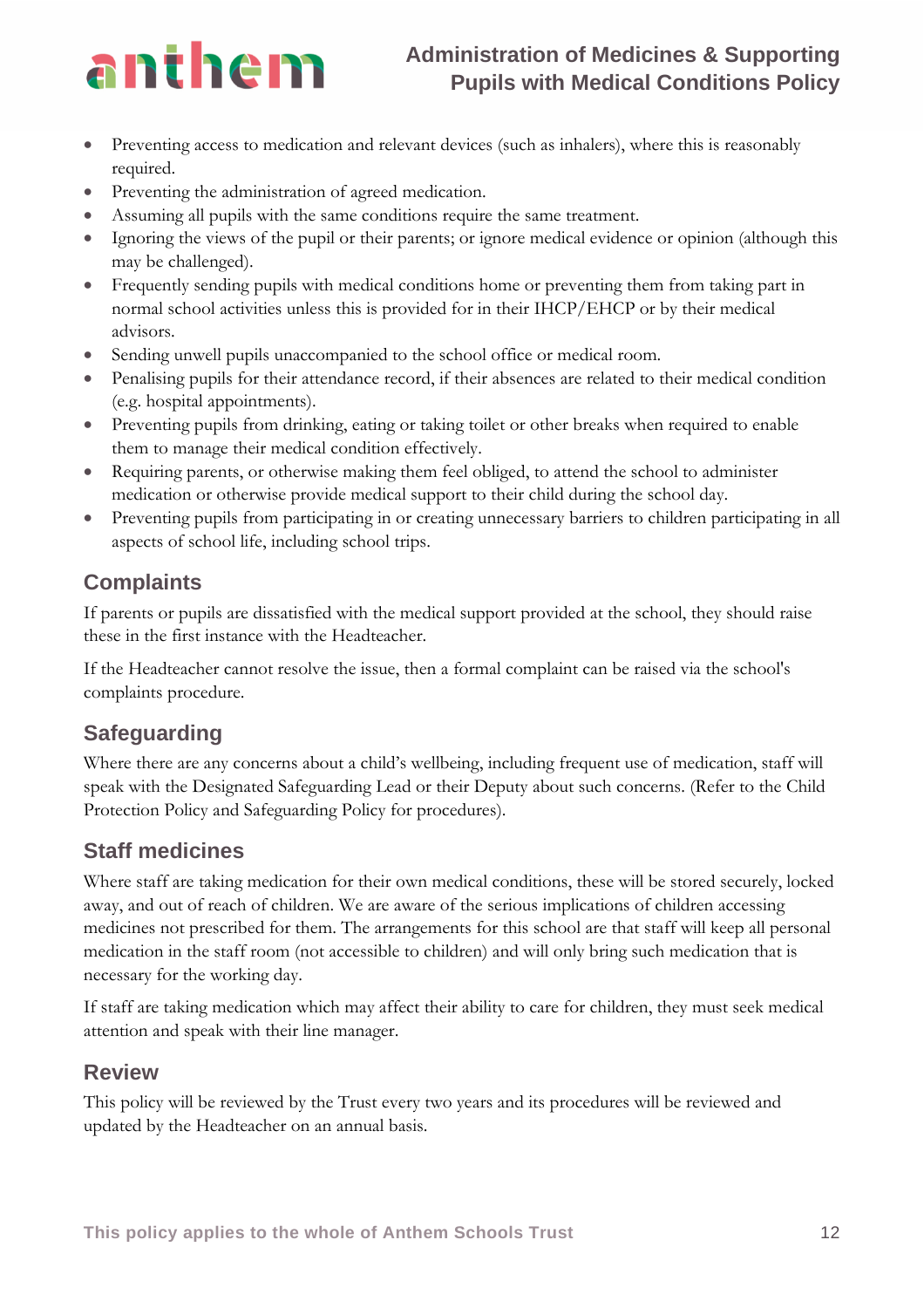

### **Appendix 1: Model process for developing Individual Health Care Plans**

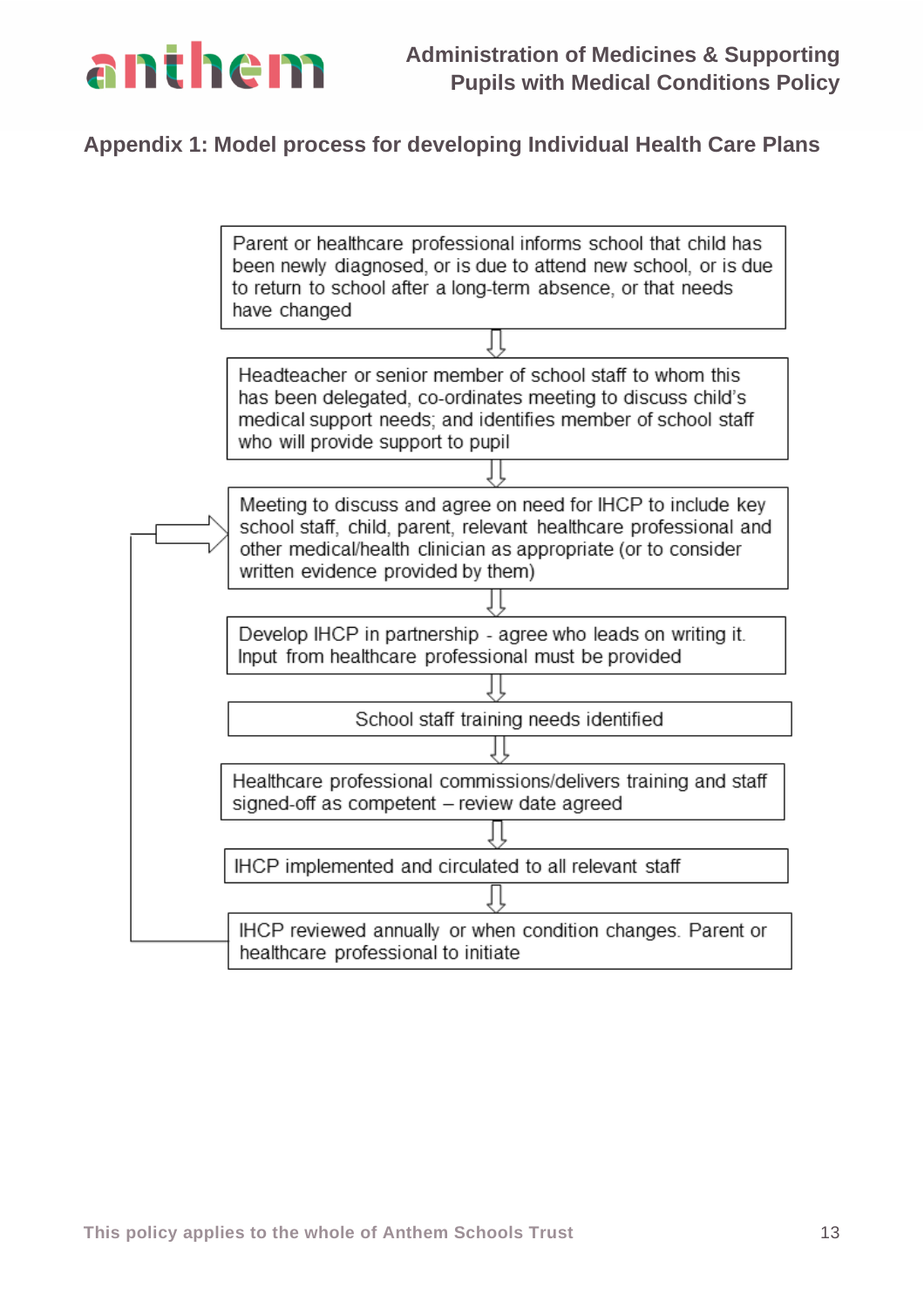# **Administration of Medicines & Supporting Pupils with Medical Conditions Policy**

## **Appendix 2: Checklist when receiving medicines**

| $\mathbf{1}$   | Is this a fourth dose? If YES go to Q3. If NO go to Q2                                                                                                                    |
|----------------|---------------------------------------------------------------------------------------------------------------------------------------------------------------------------|
| $\overline{2}$ | If not, why does it need administering in school?                                                                                                                         |
| 3              | Has it been prescribed by a doctor, dentist, nurse or pharmacist?<br>If YES go to Q4. If NO go to Q5                                                                      |
| $\overline{4}$ | Is it in the original packaging? **<br>Does it have the Pharmacist's name, address, telephone number and logo?<br>If no logo, phone the pharmacy $-$ do not administer.)1 |
| 5              | Does it have the child's name and date of birth stated clearly on the packaging<br>(and contents $-$ if a bottle)?                                                        |
| 6              | Does the content match the container in name and dose size?<br>(i.e. 200mg Paracetamol not 500mg).                                                                        |
| 7              | Is it in date?                                                                                                                                                            |
| 8              | Where does it need to be stored?                                                                                                                                          |
| 9              | Who brought the medicine in to school?                                                                                                                                    |
| 10             | Who will be collecting the medicine at the end of the day? (Not the child)                                                                                                |
| 11             | Has an administering medicines consent form or an IHCP been completed?                                                                                                    |

*\*\* Note if Insulin, this may not be in the original container but might be in the form of pen or pump.* 

| Type of                                         | Long-term<br>medicines                                                                                        | Short-term<br>medicines                                                    | Asthma Plan                    | Allergies                                                                                                                                                                                       |
|-------------------------------------------------|---------------------------------------------------------------------------------------------------------------|----------------------------------------------------------------------------|--------------------------------|-------------------------------------------------------------------------------------------------------------------------------------------------------------------------------------------------|
| permission/<br>medical<br>record to<br>complete | Appendix 3 IHCP                                                                                               | Appendix 4<br>Agreement for<br>school to<br>administer<br>medicines/record | Appendix 5<br>Asthma Care Plan | 1. Specific allergy<br>treatment plan<br>2. Generic allergy<br>plan i.e. not severe                                                                                                             |
| Who<br>completes it                             | SENCO - if linked<br>to SEN<br>Health Care<br>Professional<br>involved<br>Another designated<br>member of SLT | Parent                                                                     | Parent<br>with class teacher   | 1. Health Care<br>professionals (who<br>train relevant<br>school staff to<br>administer required<br>medicine)<br>2. Parents with<br>school<br>Appendix 4 or<br><b>IHCP</b> depending<br>on need |
| Types of<br>illnesses/<br>medication            | Epilepsy<br>Diabetes<br>Cystic Fibrosis<br>Chronic Fatigue<br>Arthritis<br>Coeliac Disease                    | Pain<br>Fever<br>Antibiotics                                               | Asthma-<br>use of inhalers     | Allergies to food,<br>animals etc.                                                                                                                                                              |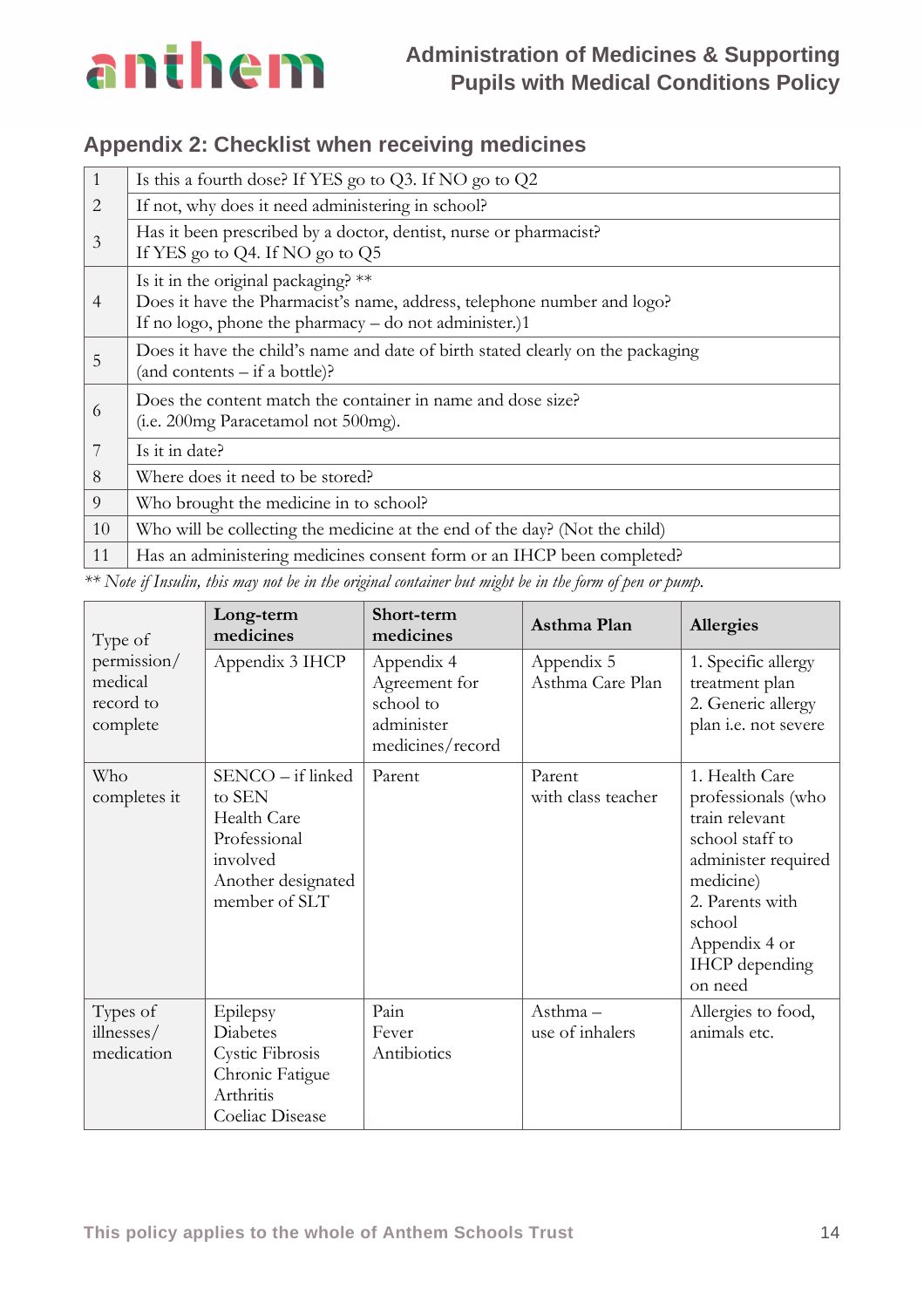

## **Appendix 3: Individual Healthcare Plan (IHCP)**

*Place on school letterhead or insert school name and logo*

| Child's name                   |  |
|--------------------------------|--|
| Photo*                         |  |
| *If parents give consent       |  |
|                                |  |
|                                |  |
|                                |  |
| Class/Form                     |  |
| Date of birth                  |  |
| Age                            |  |
| Medical diagnosis or condition |  |
| Date of plan                   |  |
| Date of plan review            |  |

| <b>Family contact information: FIRST contact</b> |  |  |
|--------------------------------------------------|--|--|
| Full name                                        |  |  |
| Relationship to child                            |  |  |
| Phone number (work)                              |  |  |
| Home                                             |  |  |
| Mobile                                           |  |  |
| Address, if different to child                   |  |  |
|                                                  |  |  |
|                                                  |  |  |

| <b>Family contact information: SECOND contact</b> |  |  |
|---------------------------------------------------|--|--|
| Full name                                         |  |  |
| Relationship to child                             |  |  |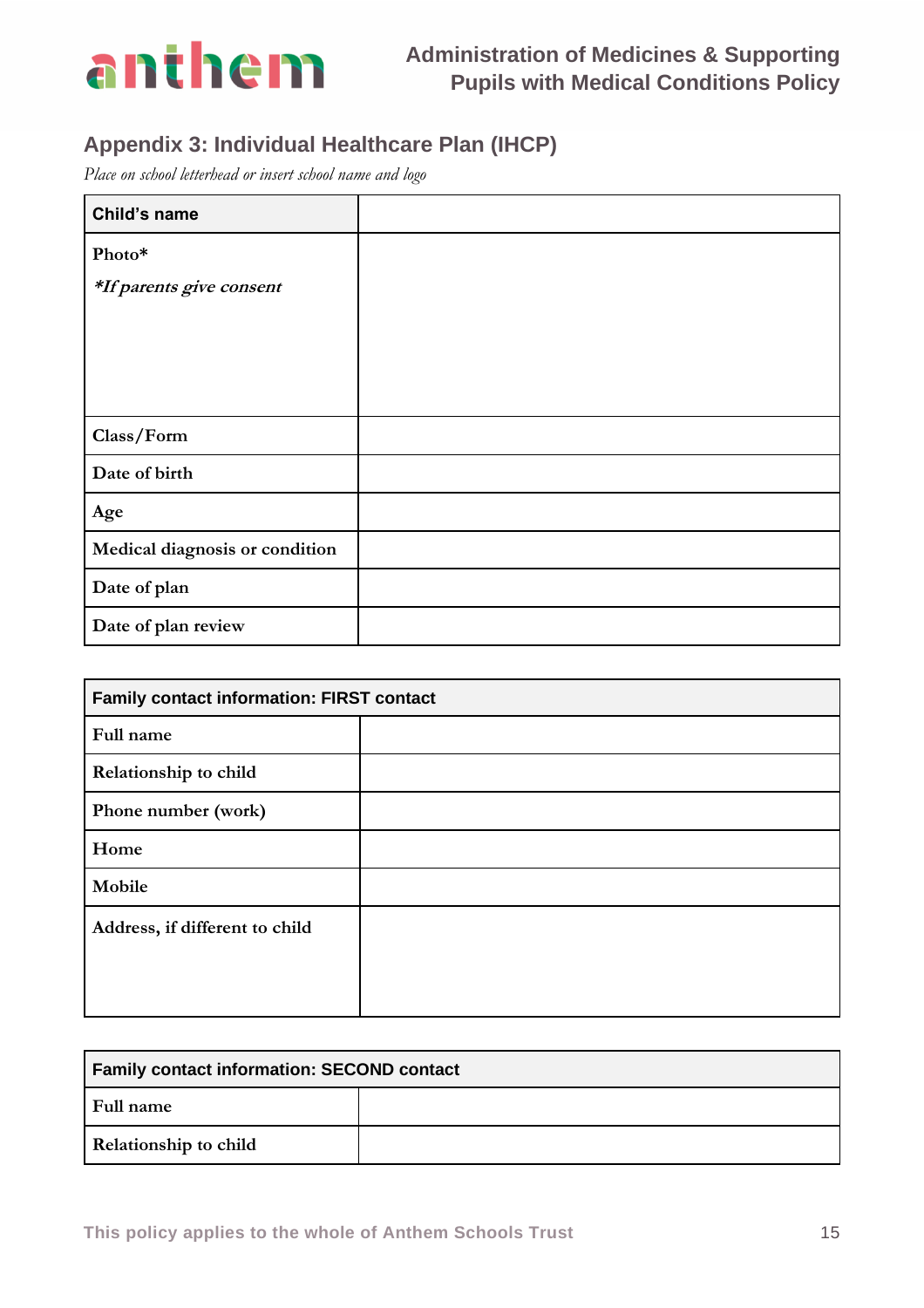

| Phone number (work)            |  |
|--------------------------------|--|
| Home                           |  |
| Mobile                         |  |
| Address, if different to child |  |

| <b>Clinic/Hospital Contact/Pharmacy</b> |  |  |
|-----------------------------------------|--|--|
| Name                                    |  |  |
| Role                                    |  |  |
| Contact number                          |  |  |

| <b>GP</b>             |  |
|-----------------------|--|
| Name                  |  |
| Surgery/Practice      |  |
| <b>Contact number</b> |  |

| <b>School</b>                                                                           |  |
|-----------------------------------------------------------------------------------------|--|
| Who is responsible for providing<br>support in school?                                  |  |
| What are the expectations of the<br>role? (Even if the child is self-<br>administering) |  |
| Who will cover this role if they<br>are absent?                                         |  |

| <b>Medical needs</b>                               |  |  |
|----------------------------------------------------|--|--|
| What are the medical needs?                        |  |  |
| What are the symptoms<br>experienced by the child? |  |  |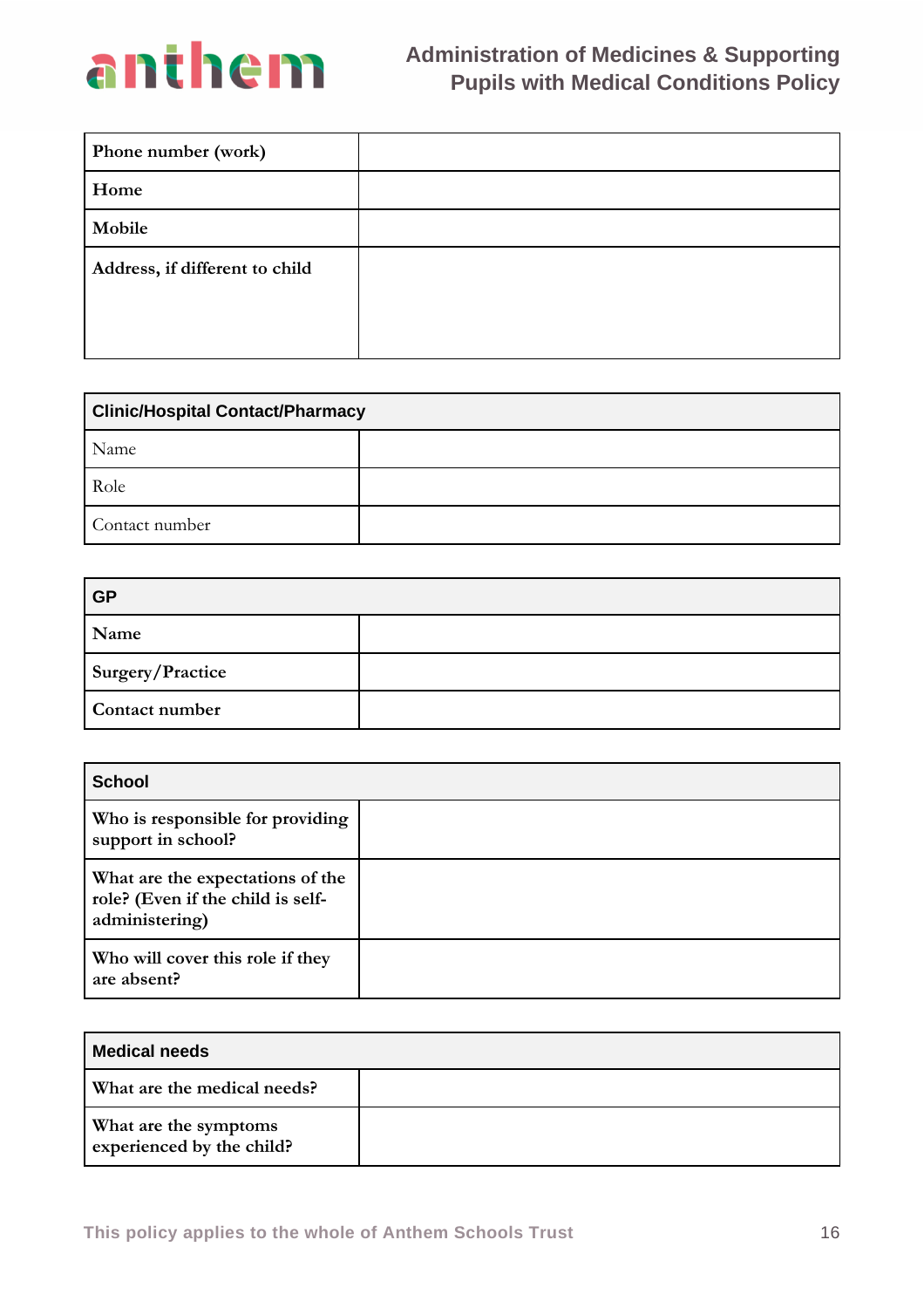

| What are the signs that can be<br>seen that are an indication of the<br>child being unwell? |  |
|---------------------------------------------------------------------------------------------|--|
| What can trigger an incident?                                                               |  |
| Is treatment required?<br>If so, what treatments are<br>needed?                             |  |
| What equipment/device is<br>required?                                                       |  |
| Where is this stored?                                                                       |  |
| Where will treatment be<br>administered?                                                    |  |

| <b>Medication</b>                                                                             |  |
|-----------------------------------------------------------------------------------------------|--|
| Name of medication                                                                            |  |
| Dose                                                                                          |  |
| Time the dose is to be taken                                                                  |  |
| Method of administration<br>(including 'with water' etc.)                                     |  |
| Side effects                                                                                  |  |
| Contraindications (any<br>circumstances in which the<br>medicine should not be given)         |  |
| What other medication are they<br>on?                                                         |  |
| Who is administering the<br>medicine?<br>(Including who is supervising<br>self-administering) |  |
| Have they been appropriately<br>trained? (Give date)                                          |  |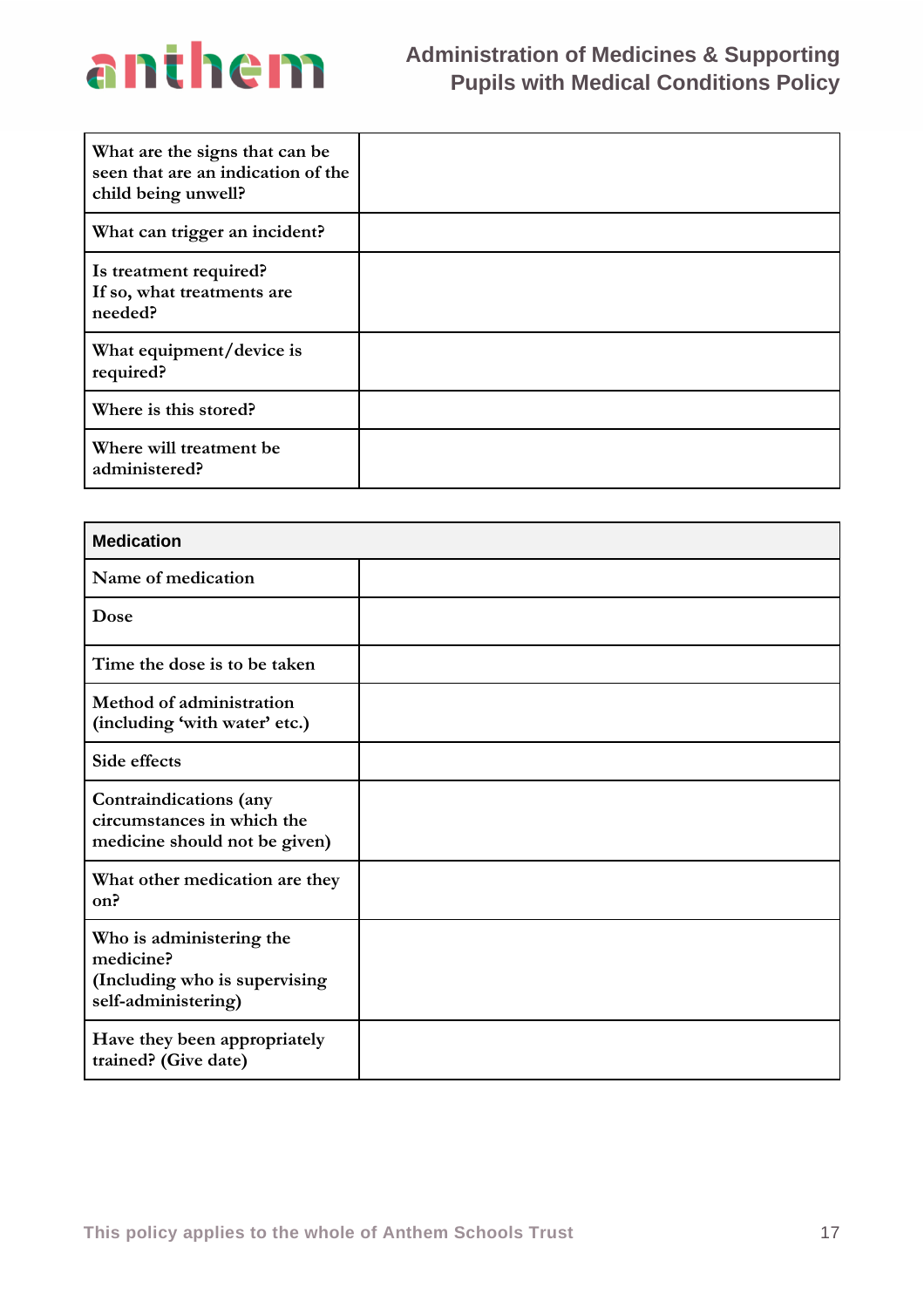

| Which other staff have been appropriately trained to administer<br>medicine (in case of absence or on school visits)? | When? |
|-----------------------------------------------------------------------------------------------------------------------|-------|
| Name                                                                                                                  | Date  |
| Name                                                                                                                  | Date  |
| Name                                                                                                                  | Date  |

**Daily Care requirements (including intimate care/need for food with medicines/need for bloods testing etc.):**

**Potential risks to staff (including manual handling/blood borne virus etc.):**

**Specific support for the pupil's educational, social and emotional needs:**

**Arrangements for school visits/trips (including overnight/residential):**

**Other information: (Requirements for emergency evacuation/fire drill etc. Is a PEEP and/or an EHCP in place?)**

**Describe what constitutes an emergency, and the action to take if this occurs.**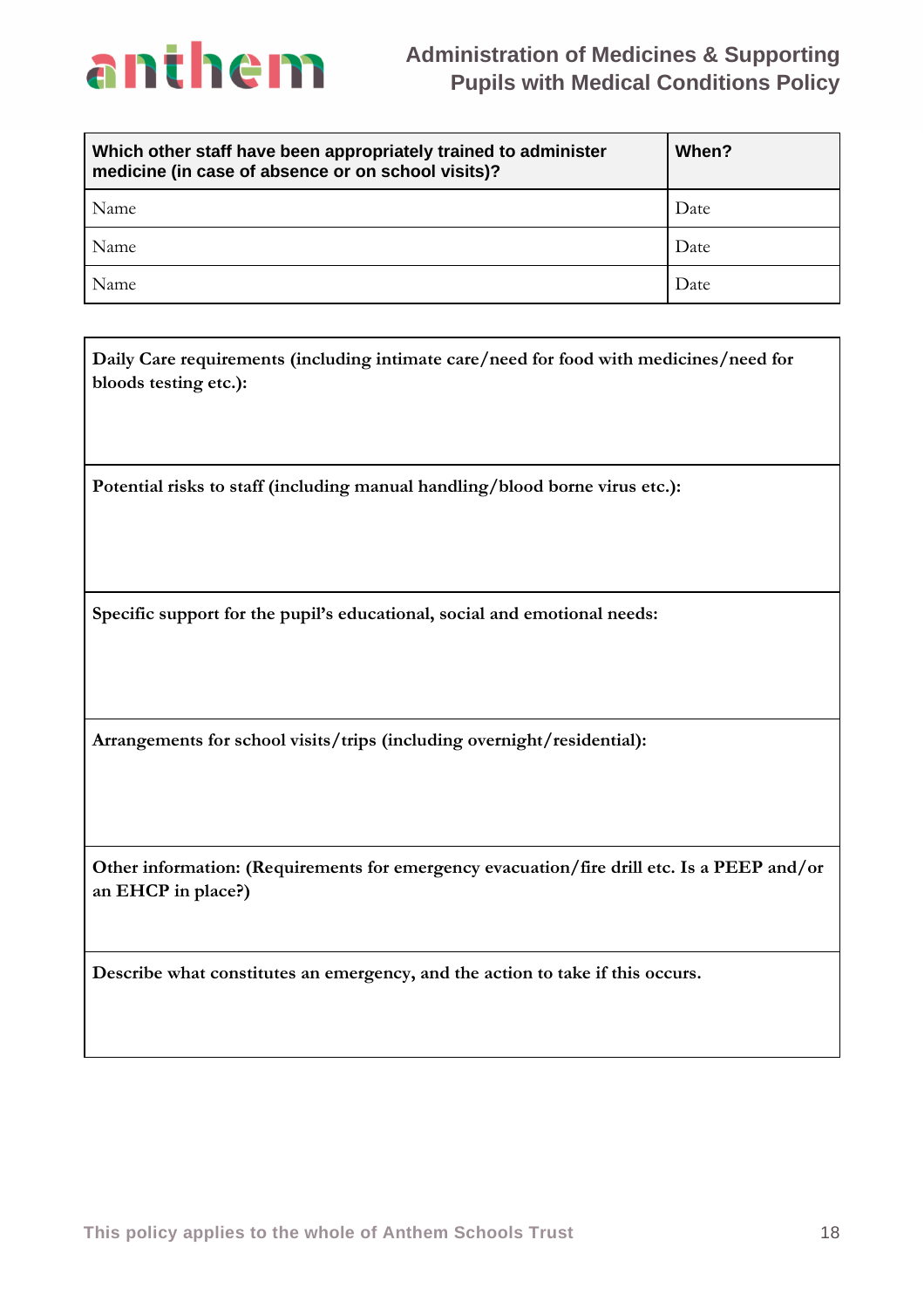

| Who is responsible in a medical emergency? |  |  |
|--------------------------------------------|--|--|
| On site                                    |  |  |
| Off site                                   |  |  |

#### **Who needs to be aware of this plan, the child's condition and the support required?**

*Check appropriate box*

| <b>Role</b>                                                                                   | <b>Name</b> | <b>Yes</b>   | <b>No</b> |
|-----------------------------------------------------------------------------------------------|-------------|--------------|-----------|
| Office/Admin staff                                                                            |             | $\mathsf{L}$ |           |
| Class teacher                                                                                 |             | H            |           |
| <b>Classroom support</b>                                                                      |             |              |           |
| Dinner time support                                                                           |             | П            |           |
| After school club support                                                                     |             | $\mathsf{L}$ |           |
| Headteacher                                                                                   |             | П            |           |
| Site manager                                                                                  |             | П            |           |
| Whole teaching staff                                                                          |             | ΙI           |           |
| Whole school staff                                                                            |             | $\mathsf{L}$ |           |
| <b>External providers</b><br>sports coaches/swimming<br>instructors/peripatetic teachers etc. |             | $\Box$       |           |
| Supply/cover/PPA cover teachers                                                               |             | П            |           |
| <b>EYFS</b> unit staff                                                                        |             |              |           |

| <b>Plan developed with</b> tick and name where applicable |  |  |
|-----------------------------------------------------------|--|--|
| $\Box$ Parent                                             |  |  |
| $\Box$ Pupil                                              |  |  |
| $\Box$ School representative                              |  |  |
| $\Box$ School nurse/health<br>representative              |  |  |

#### **Parental agreement for school to administer medicine (Including self-administration):**

I understand that I must deliver the medicine personally to …………………………………………….

(Agreed member of staff)

The above information is, to the best of my knowledge, accurate at the time of writing and I give consent to school staff administering/my child self-administering (select as appropriate) medicine in accordance with the school policy and this plan. I will inform the school immediately, in writing, if there is any change in dosage or frequency of the medication or if the medication is stopped.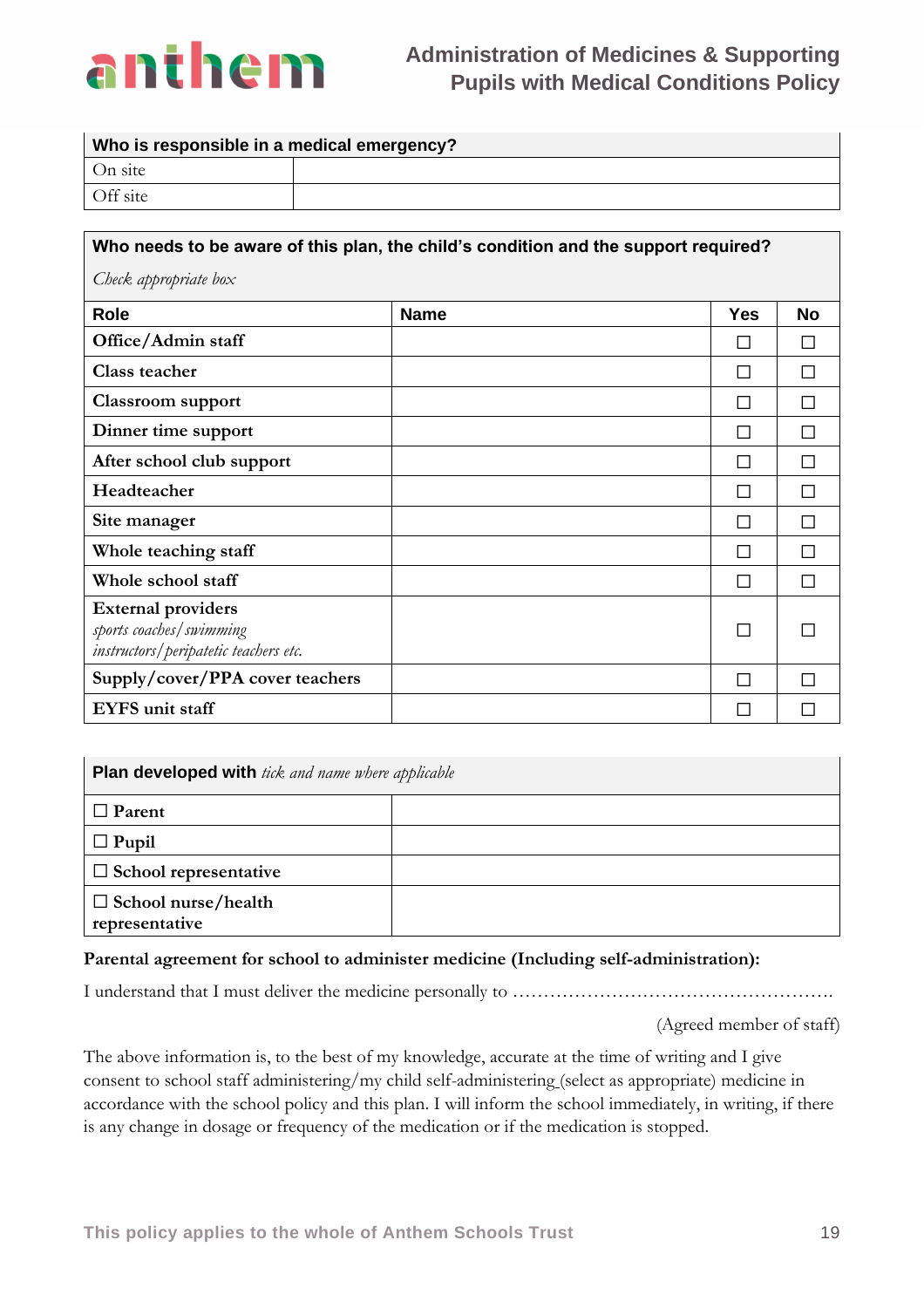# **Administration of Medicines & Supporting Pupils with Medical Conditions Policy**

I agree to the school sharing information appropriately to relevant members of staff (on a need to know and confidentiality basis in line with the school policy).

| Name:   |  |
|---------|--|
| Signed: |  |
| Date:   |  |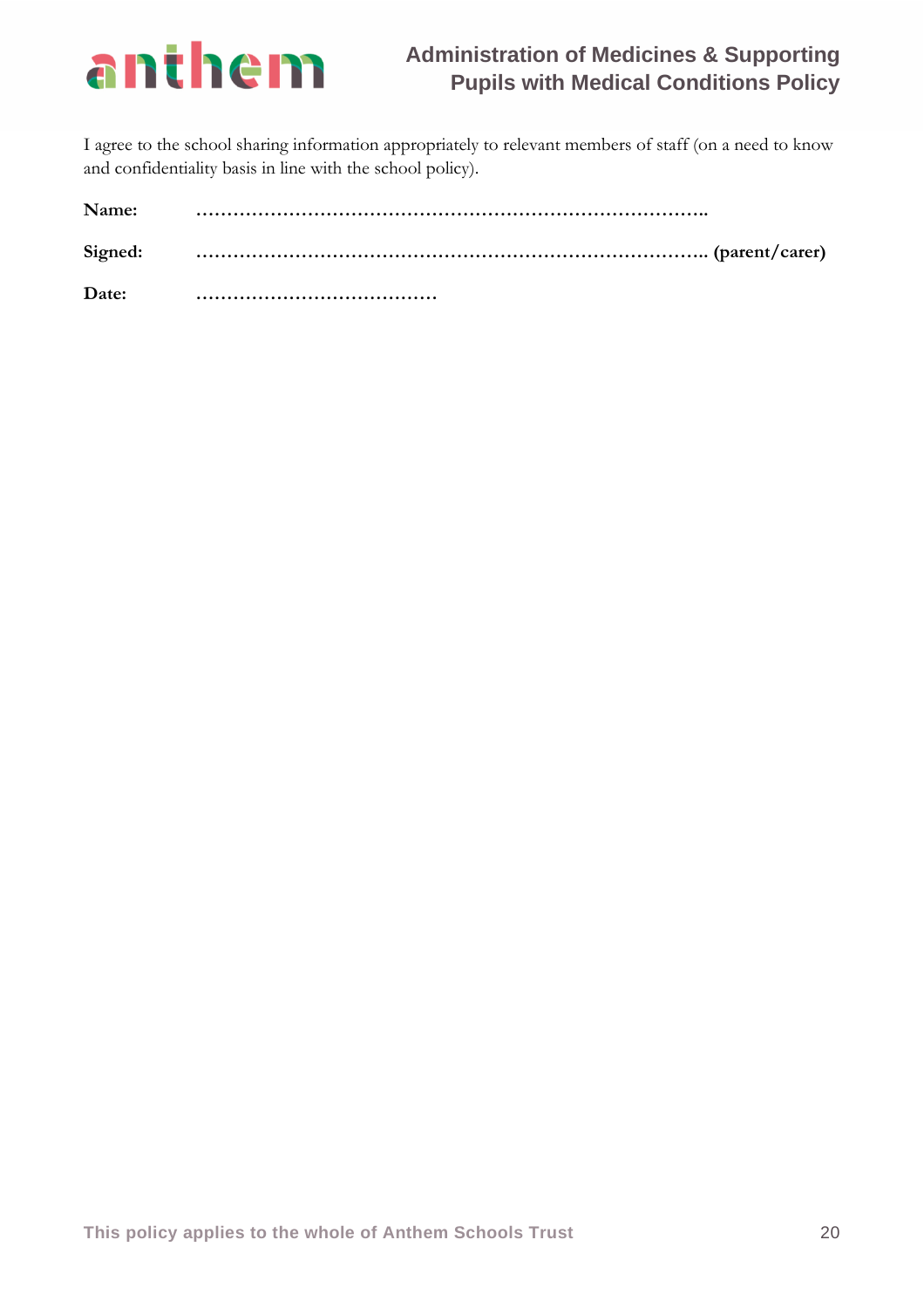

## **Appendix 4: Agreement for school to administer medicines (& record)**

**Please note that school can only administer medicine if this is a fourth dose. Any other arrangement will be at the discretion of the Headteacher.**

| Name of child    |  |
|------------------|--|
| Date of birth    |  |
| Group/Class/Form |  |

| Name and strength of medicine          |  |
|----------------------------------------|--|
| Date medicine provided by parent       |  |
| Quantity received                      |  |
| Expiry date                            |  |
| Dose & time to be taken                |  |
| Frequency & duration of administration |  |
| Quantity returned                      |  |

#### **I agree to school contacting emergency services should my child require it.**

Parent name:

Parent signature:

Staff name:

Staff signature:

*Continued over page*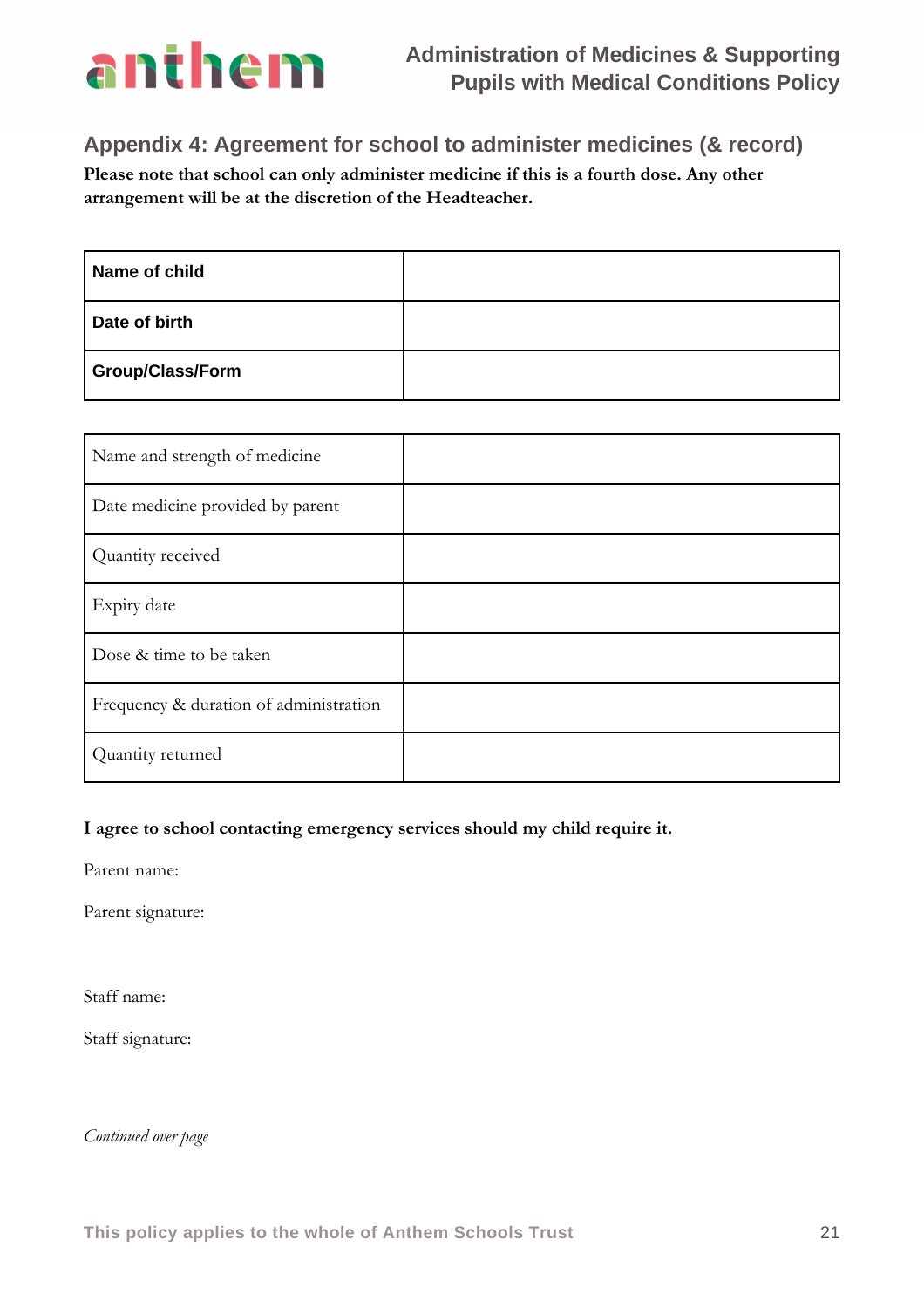

| <b>Previous</b><br>dose (time) | <b>Date</b> | <b>Time</b> | <b>Dose</b> | <b>Staff member</b><br><b>Print name</b> | <b>Signature</b> | <b>Counter signatory</b><br><b>Print name</b> | <b>Signature</b> |
|--------------------------------|-------------|-------------|-------------|------------------------------------------|------------------|-----------------------------------------------|------------------|
|                                |             |             |             |                                          |                  |                                               |                  |
|                                |             |             |             |                                          |                  |                                               |                  |
|                                |             |             |             |                                          |                  |                                               |                  |
|                                |             |             |             |                                          |                  |                                               |                  |
|                                |             |             |             |                                          |                  |                                               |                  |
|                                |             |             |             |                                          |                  |                                               |                  |
|                                |             |             |             |                                          |                  |                                               |                  |
|                                |             |             |             |                                          |                  |                                               |                  |
|                                |             |             |             |                                          |                  |                                               |                  |
|                                |             |             |             |                                          |                  |                                               |                  |

**Any adverse reactions noted:** *Give date and time noted. Report to parent.*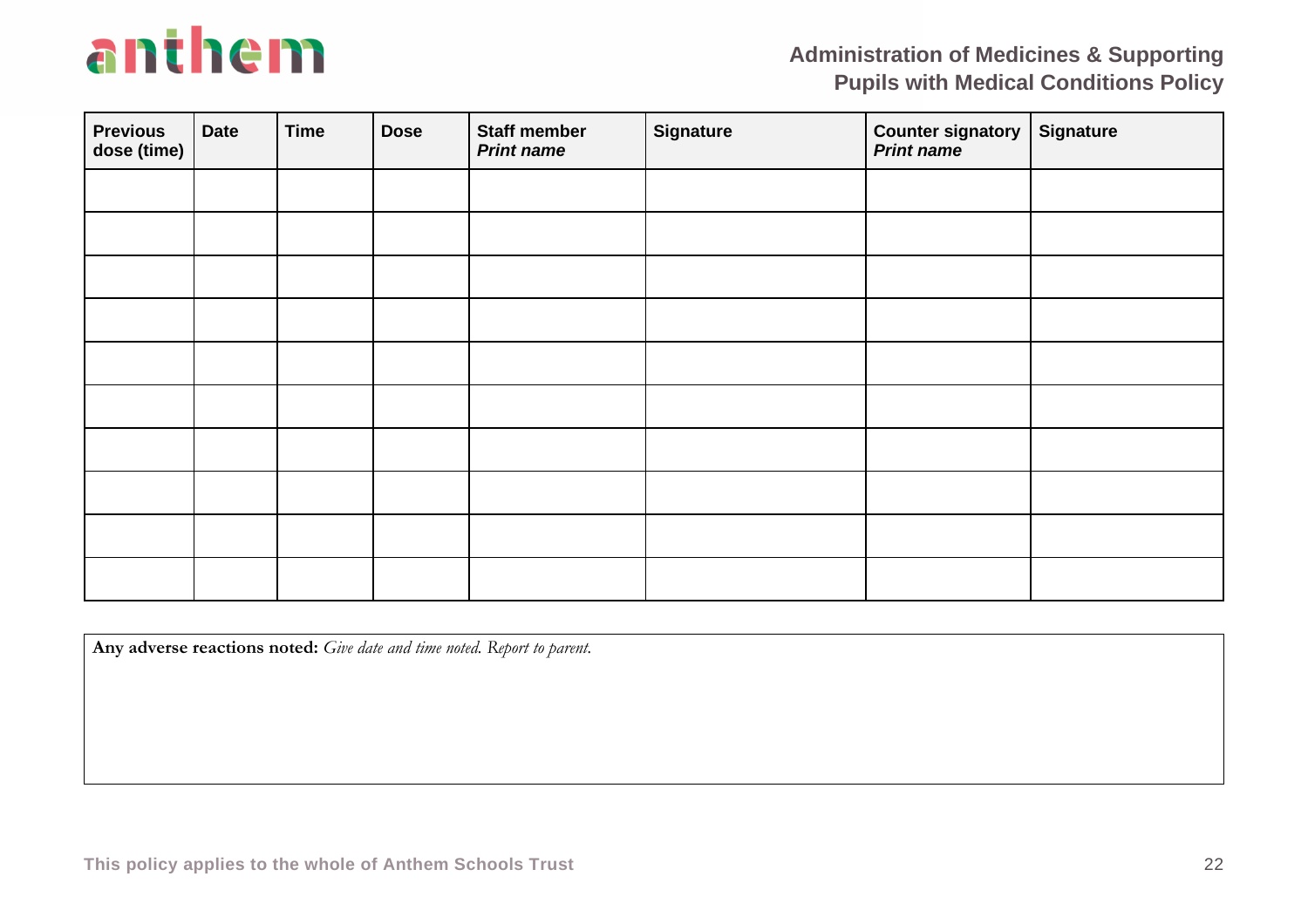

# **Appendix 5: My Asthma Care Plan**

| Name of child                    |            |
|----------------------------------|------------|
| Class/form                       |            |
| Date of birth/age                |            |
| Type of medicine (& expiry date) |            |
| Date of plan review              | (Annually) |

| <b>Emergency contact numbers: FIRST contact</b> |  |  |
|-------------------------------------------------|--|--|
| Full name                                       |  |  |
| Relationship to child                           |  |  |
| Phone number (work)                             |  |  |
| Home                                            |  |  |
| Mobile                                          |  |  |
| Address, if different to child                  |  |  |
|                                                 |  |  |

| <b>Emergency contact numbers: SECOND contact</b> |  |  |
|--------------------------------------------------|--|--|
| Full name                                        |  |  |
| Relationship to child                            |  |  |
| Phone number (work)                              |  |  |
| Home                                             |  |  |
| Mobile                                           |  |  |
| Address, if different to child                   |  |  |
|                                                  |  |  |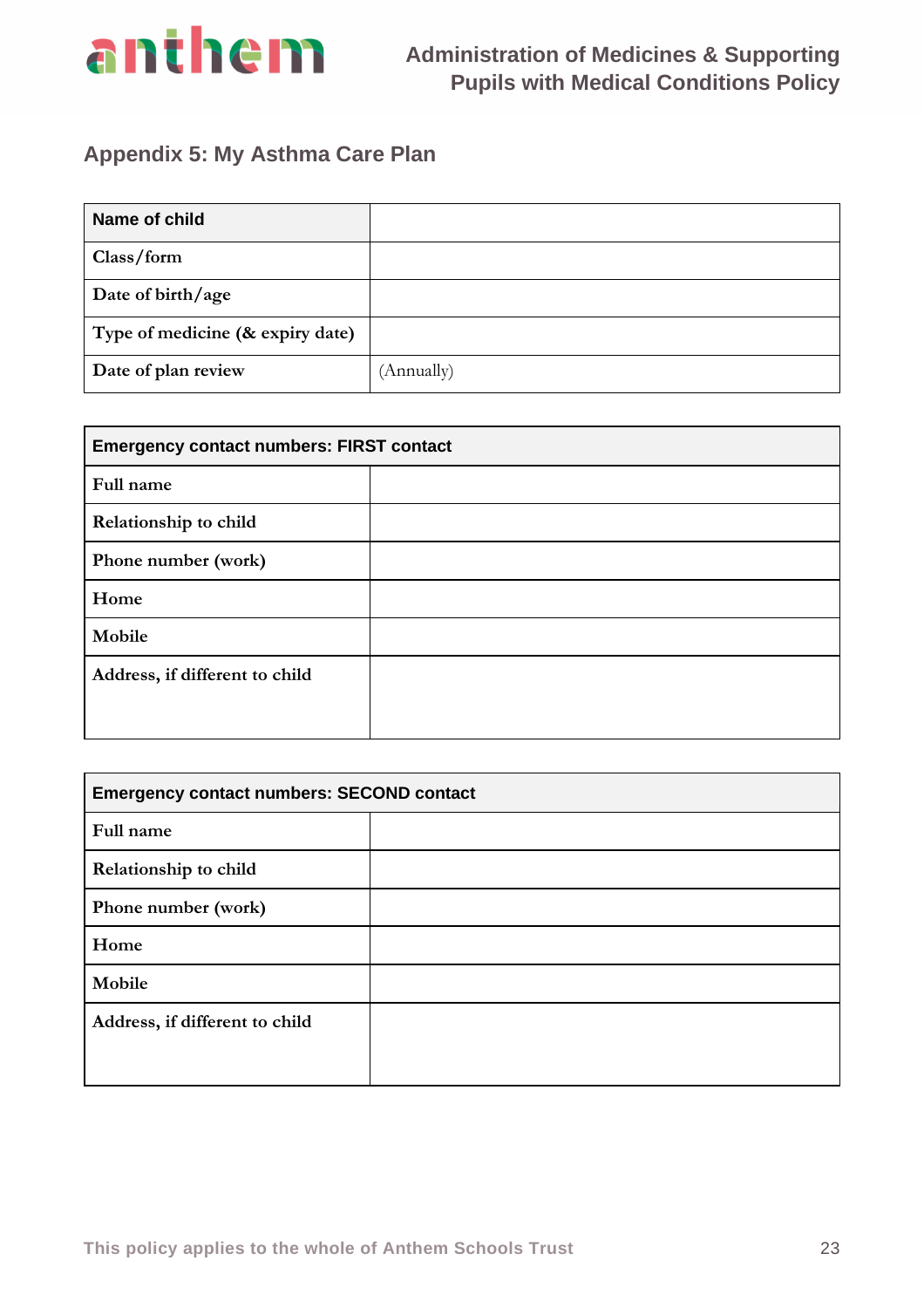

| <b>GP/health practitioner</b> |  |  |  |
|-------------------------------|--|--|--|
| Name                          |  |  |  |
| Surgery/Practice              |  |  |  |
| <b>Contact number</b>         |  |  |  |

| Inhaler use                                                                             |            |                 |  |  |  |
|-----------------------------------------------------------------------------------------|------------|-----------------|--|--|--|
| Does your child tell you when he/she needs their inhaler?<br>Yes $\square$              |            |                 |  |  |  |
| Does your child need help administering their inhaler?                                  | Yes $\Box$ | No <sub>1</sub> |  |  |  |
| Does your child need to take their inhaler before exercise or play?                     | Yes $\Box$ | $\rm No~\Box$   |  |  |  |
| What signs does your child display when they need their inhaler? Select or add          |            |                 |  |  |  |
| Shortness of breath                                                                     |            | П               |  |  |  |
| Sudden tightness in chest                                                               |            | $\Box$          |  |  |  |
| Wheeze or cough                                                                         |            | $\Box$          |  |  |  |
| Other (please state):                                                                   |            |                 |  |  |  |
| What are your child's triggers (things that can make their asthma worse)? Select or add |            |                 |  |  |  |
| Pollen                                                                                  |            | $\Box$          |  |  |  |
| Exercise                                                                                |            |                 |  |  |  |
| $\text{Gold}/\text{flu}$                                                                |            |                 |  |  |  |
| <b>Stress</b>                                                                           |            |                 |  |  |  |
| Weather                                                                                 |            |                 |  |  |  |
| Air pollution                                                                           |            |                 |  |  |  |
| Other (please state):                                                                   |            |                 |  |  |  |

| Is your child on any other asthma medication while in school's care? Give details below |                                   |  |  |  |  |  |  |
|-----------------------------------------------------------------------------------------|-----------------------------------|--|--|--|--|--|--|
| Medication                                                                              | Side effects<br>Dose<br>Frequency |  |  |  |  |  |  |
|                                                                                         |                                   |  |  |  |  |  |  |
|                                                                                         |                                   |  |  |  |  |  |  |
|                                                                                         |                                   |  |  |  |  |  |  |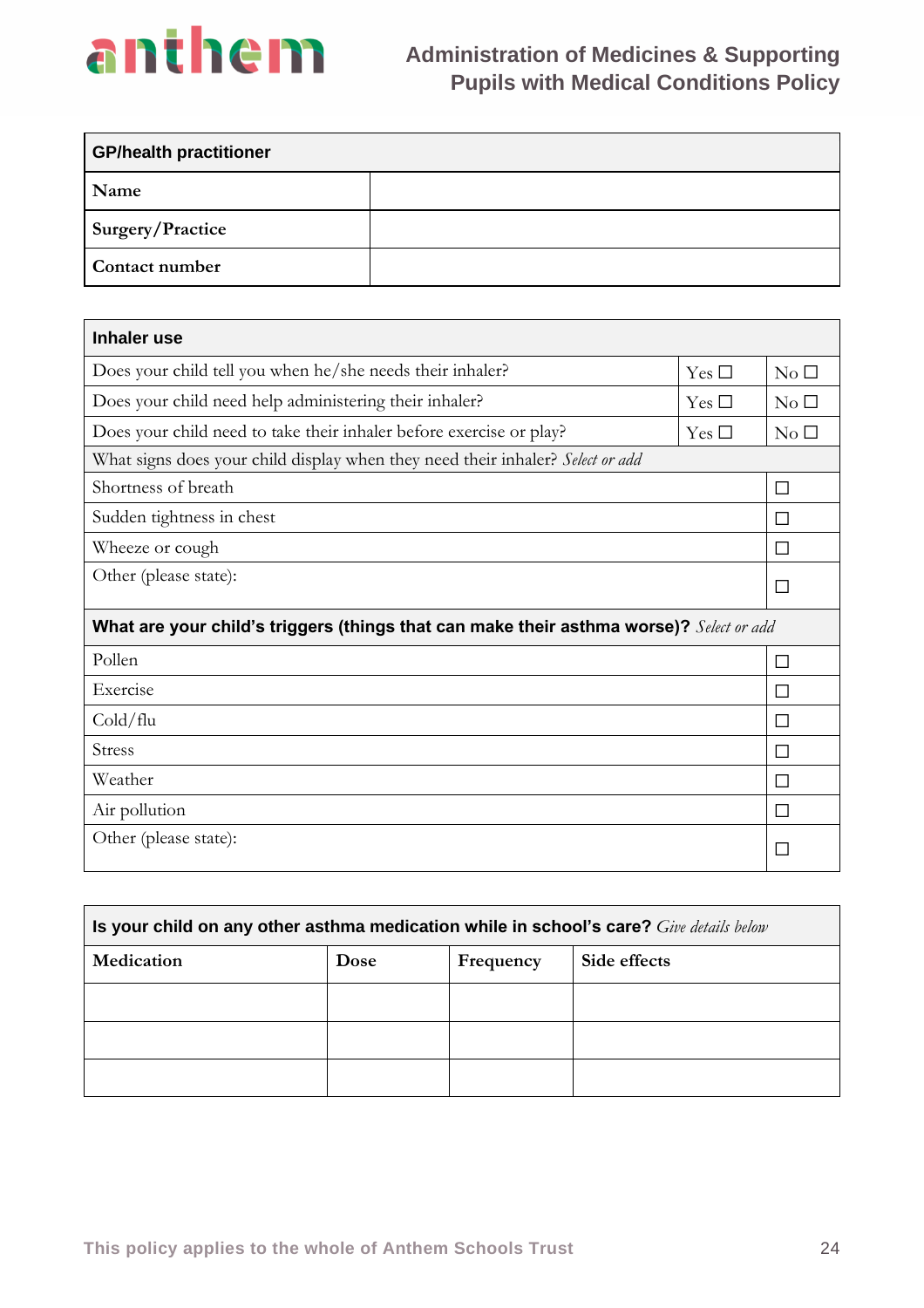

If the above signs occur, please help/allow (delete as appropriate) my child to take the medicine stated above. After treatment and as soon as they feel better, they can return to normal activity. I confirm that my child has an inhaler and spacer in school, and I will ensure that it is in date. I consent to my child using the school's emergency reliever inhaler and spacer should it be necessary.

I understand that in an emergency, the school will first contact emergency services and then me.

Signed: ……………………………………………………………………………(parent/carer)

Date: ………………………………………………….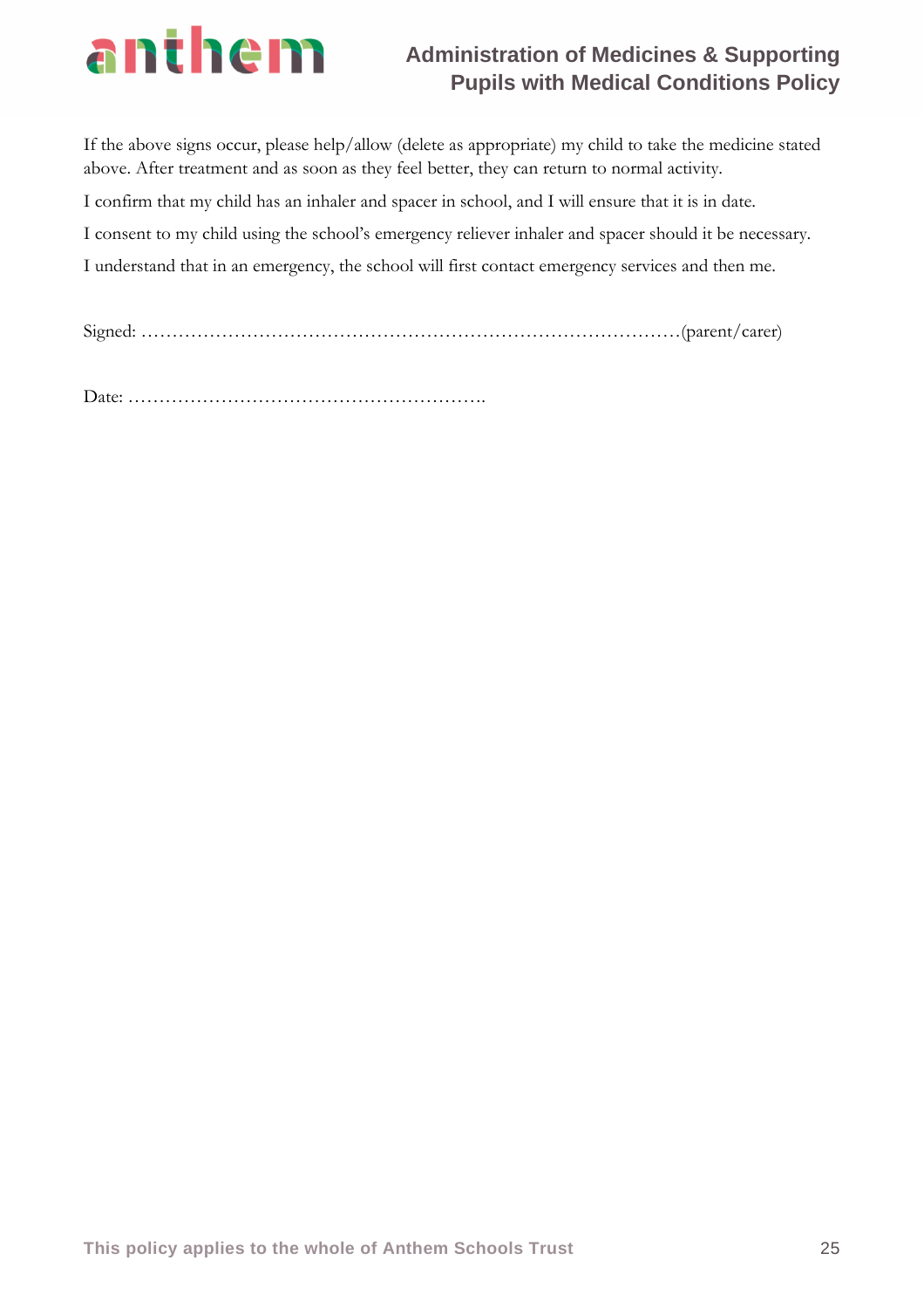

**Appendix 5b: Record of medication for child with Asthma Plan (where staff help with administering)**

| Name of child    |  |
|------------------|--|
| Date of birth    |  |
| Group/Class/Form |  |

| <b>Date</b> | <b>Time</b><br>given | <b>Dose</b><br>given | <b>Staff member</b><br>Print name | <b>Signature</b> | <b>Counter signatory</b><br>Print name | <b>Signature</b> |
|-------------|----------------------|----------------------|-----------------------------------|------------------|----------------------------------------|------------------|
|             |                      |                      |                                   |                  |                                        |                  |
|             |                      |                      |                                   |                  |                                        |                  |
|             |                      |                      |                                   |                  |                                        |                  |
|             |                      |                      |                                   |                  |                                        |                  |
|             |                      |                      |                                   |                  |                                        |                  |
|             |                      |                      |                                   |                  |                                        |                  |
|             |                      |                      |                                   |                  |                                        |                  |
|             |                      |                      |                                   |                  |                                        |                  |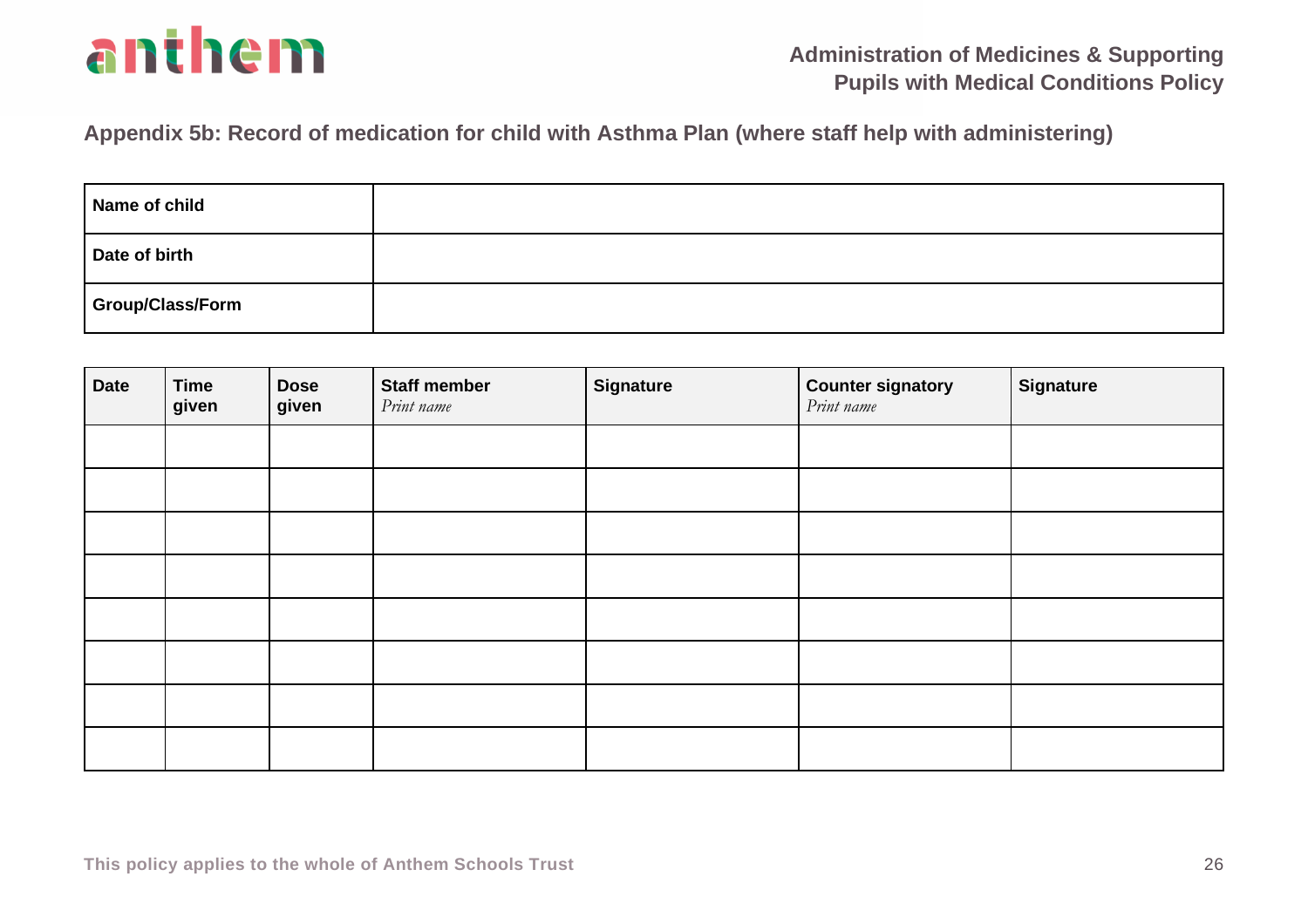

## **Appendix 6: Staff training record: administration of medicines**

| Name of School             |  |
|----------------------------|--|
| Name of staff member       |  |
| Type of training received  |  |
| Date of training completed |  |
| Training provided by       |  |
| Profession and title       |  |

I confirm that [name of member of staff] has received the training detailed above and is competent to carry out any necessary treatment. I recommend that the training has been updated for [name of member of staff].

Trainer's signature ......................................................

Date ......................................................

I confirm that I have received the training detailed above.

Staff signature ......................................................

Date ......................................................

Suggested review date ......................................................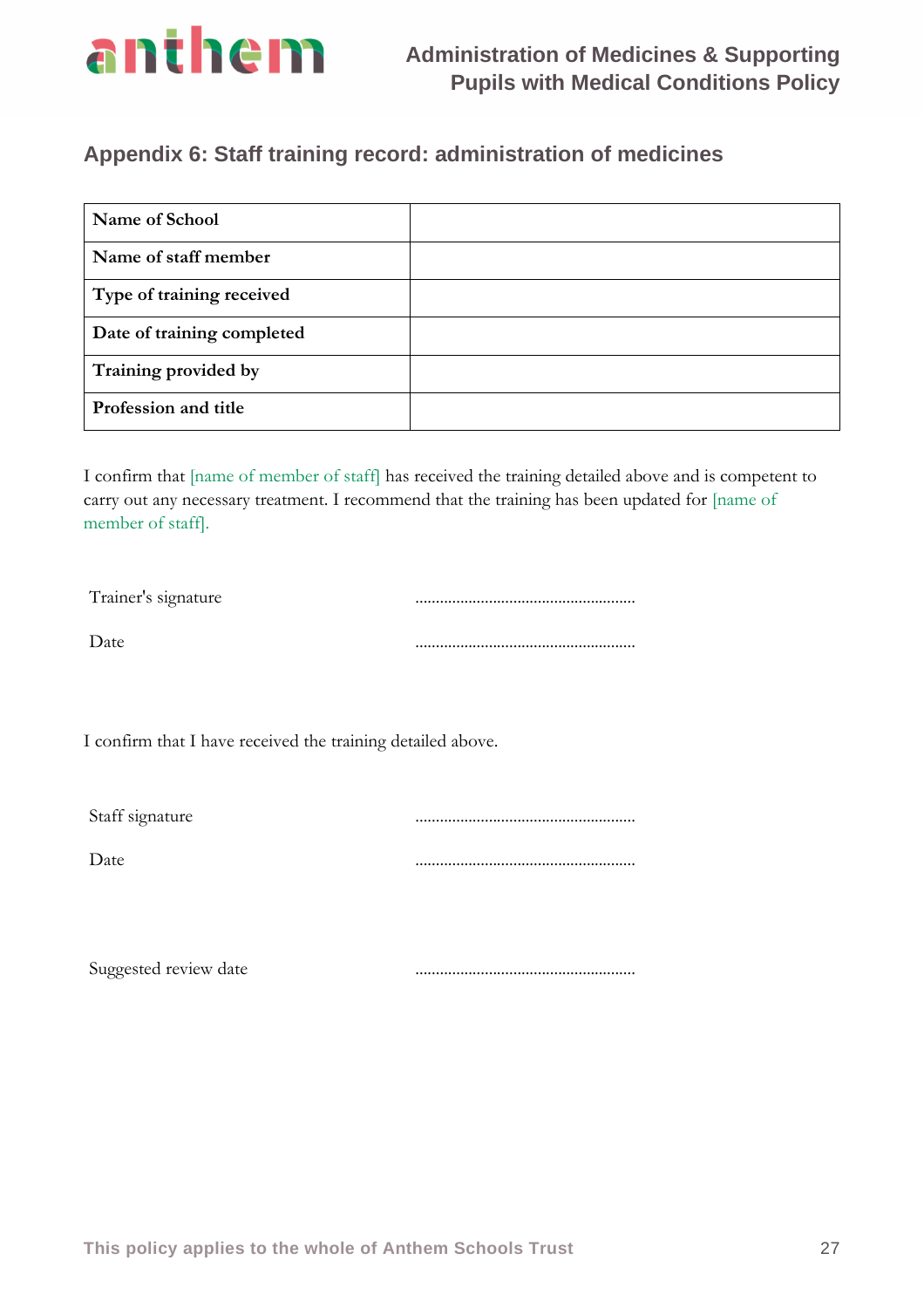

**Appendix 7: Administering Medicines training record for staff**

**Date:**

**Outline of course content:**

| <b>Name</b> | <b>Signature</b> |
|-------------|------------------|
|             |                  |
|             |                  |
|             |                  |
|             |                  |
|             |                  |
|             |                  |
|             |                  |
|             |                  |
|             |                  |
|             |                  |
|             |                  |
|             |                  |
|             |                  |
|             |                  |
|             |                  |
|             |                  |
|             |                  |
|             |                  |
|             |                  |
|             |                  |
|             |                  |
|             |                  |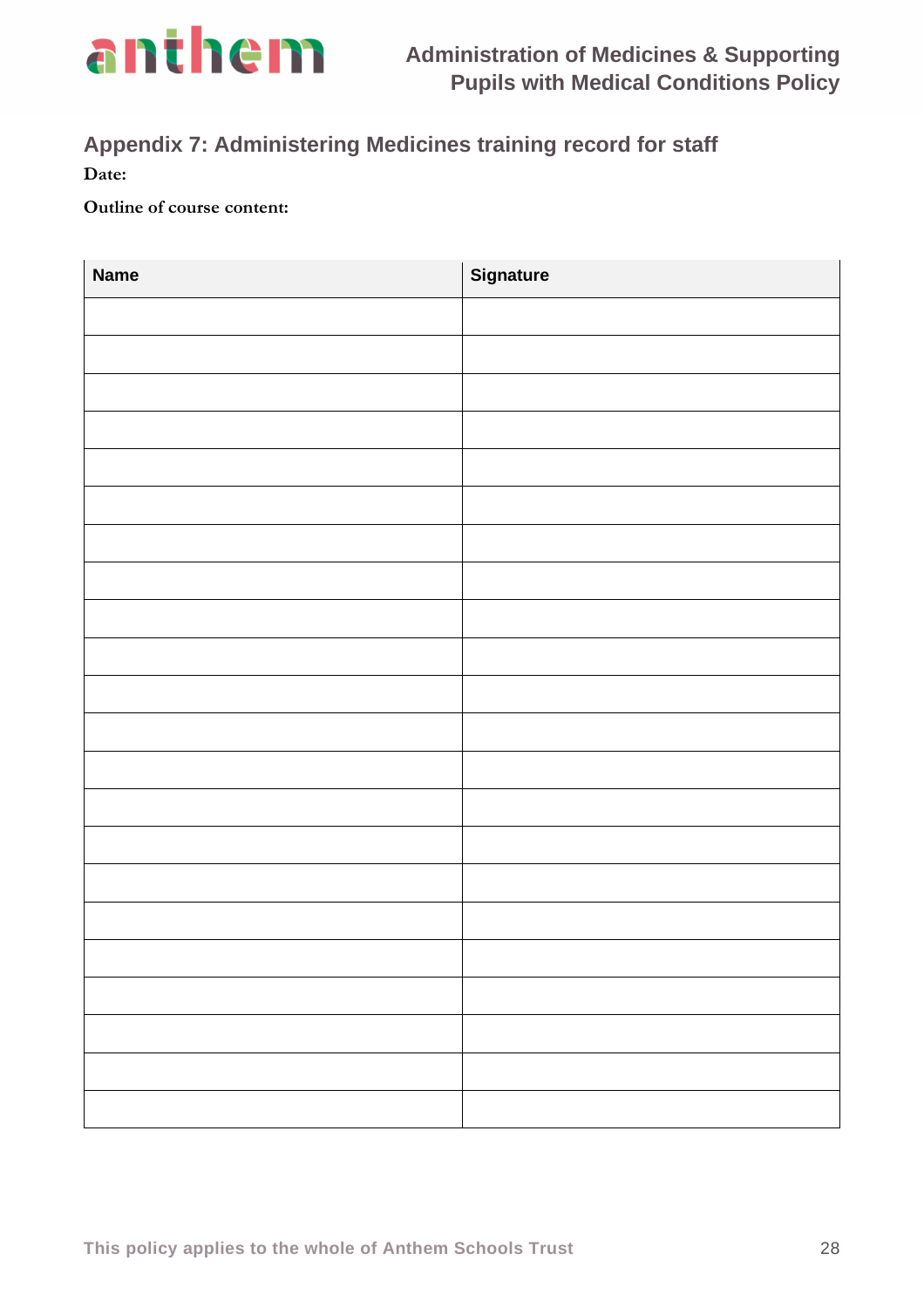## **Appendix 8: Model asthma/severe allergic reaction register**

*(Keep separate registers for the above medical needs for ease of identification of pupil/student)*

#### **Asthma register for [academic year]**

| Photo<br>(where possible) | Name:  | Asthma plan in place (include date for renewal)<br>$Yes \Box No \Box$                |
|---------------------------|--------|--------------------------------------------------------------------------------------|
|                           | Class: | Parental consent for the use of the emergency inhaler received<br>$Yes \Box No \Box$ |

| Photo<br>(where possible) | Name:  | Asthma plan in place (include date for renewal)<br>$Yes \Box No \Box$                |  |  |  |
|---------------------------|--------|--------------------------------------------------------------------------------------|--|--|--|
|                           | Class: | Parental consent for the use of the emergency inhaler received<br>$Yes \Box No \Box$ |  |  |  |

| Photo<br>(where possible) | Name:  | Asthma plan in place (include date for renewal)<br>$Yes \Box No \Box$                |  |  |  |
|---------------------------|--------|--------------------------------------------------------------------------------------|--|--|--|
|                           | Class: | Parental consent for the use of the emergency inhaler received<br>$Yes \Box No \Box$ |  |  |  |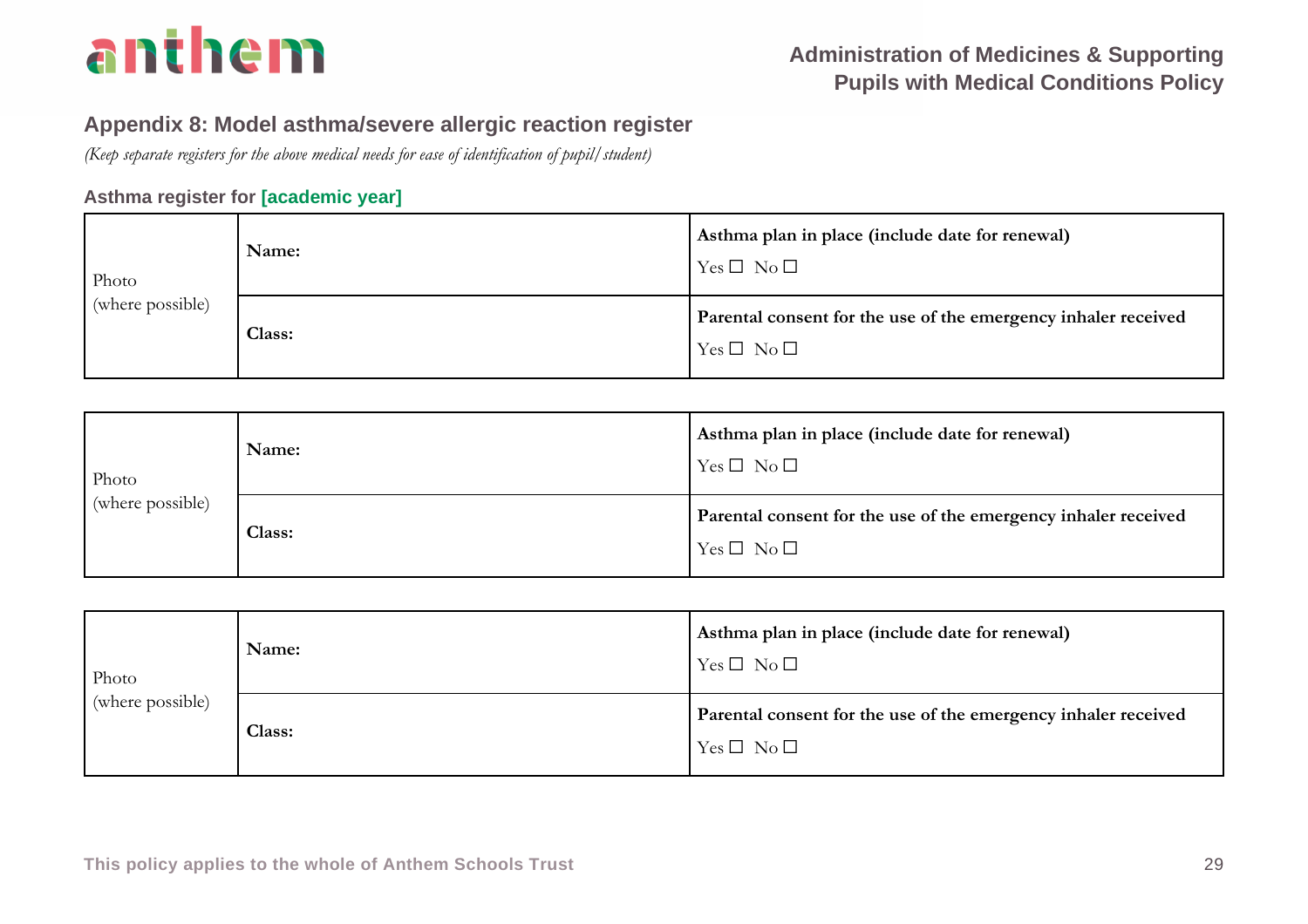

## **Appendix 9: What to do if a child is having an asthma attack**

Inhalers are kept in the child's classroom, in a named wallet with the child's Asthma Plan. If the inhaler doesn't work or is empty, then check the plan to see if the child has consent to use the school's emergency inhaler. (This is kept in the First Aid room in a box labelled EMERGENCY INHALERS.)

Where consent has been withheld but there is a need to use the emergency inhaler, seek help from the First Aid Lead and Headteacher.



**This policy applies to the whole of Anthem Schools Trust** 30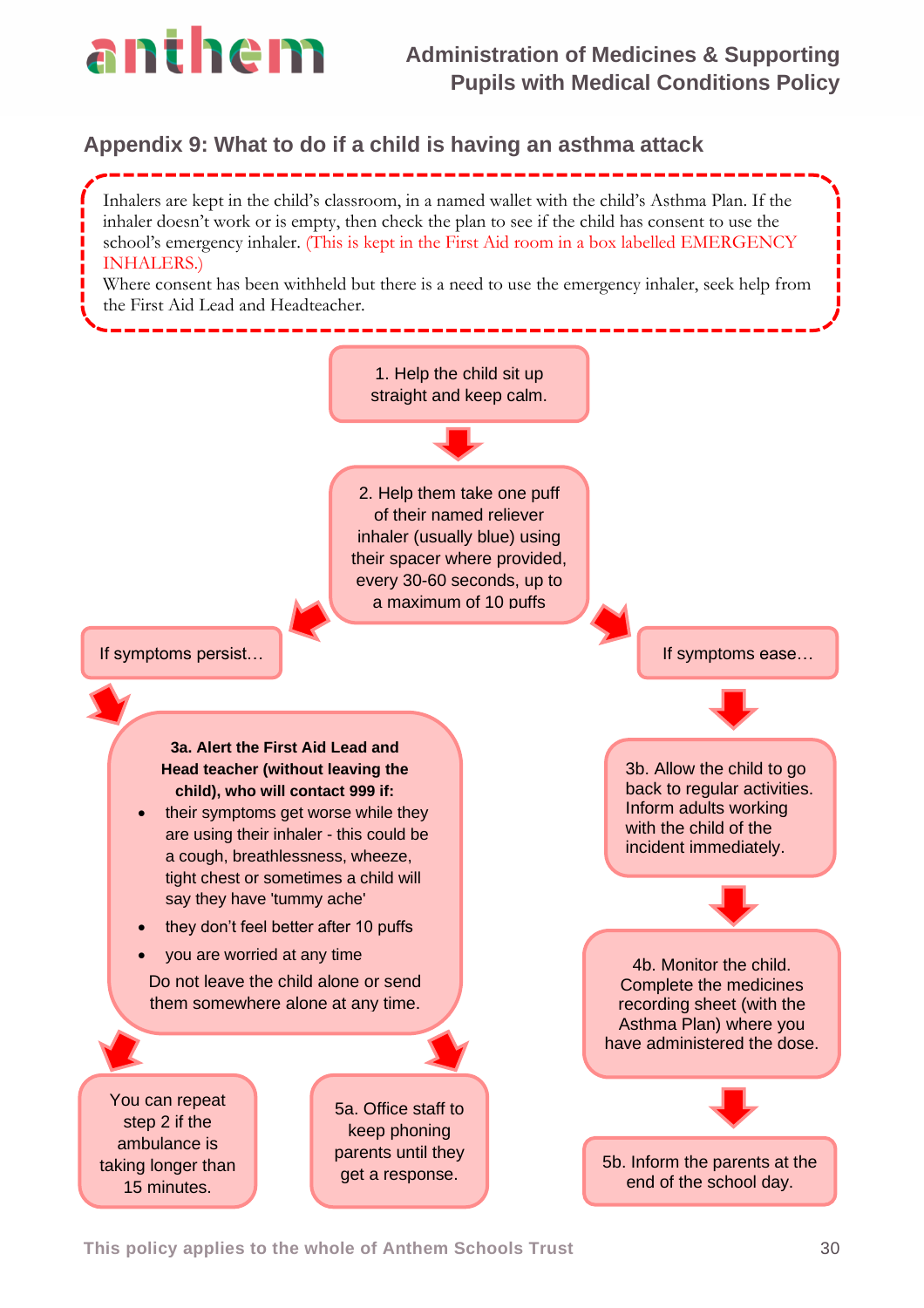

### **Appendix 10: Contacting emergency services**

#### **Request an ambulance - dial 999, ask for an ambulance and be ready with the information below.**

#### **Speak clearly and slowly and be ready to repeat information if asked:**

- Your telephone number
- Your name
- Your location as follows [school address]
- State what the postcode is please note that postcodes for satellite navigation systems may differ from the postal code
- Provide the exact location of the pupil
- Provide the name of the child, age and a brief description of their symptoms
- Inform Ambulance Control of the best entrance to use and state that the crew will be met and taken to the patient
- Put a completed copy of this form by the phone.

Ensure that, where the pupil/student has an IHCP relating to any medical condition (whether related or otherwise to this emergency), is made available to the emergency services upon arrival.

Ensure that, where the pupil/student is on any medication, this information is made available to the emergency services on arrival.

#### **Practical points**

- Ensure someone is stationed at the entrance to direct the ambulance crew to the pupil.
- Assign someone to contact, and keep contacting, the parent.
- Assign a senior person/first aider to stay with the child at all times.
- Give the paramedics:
	- o a clear concise account of the incident
	- o any medication given
	- o the time the medication was given
	- o the container the medication was in
	- o knowledge of any other medications the pupil/student may be on.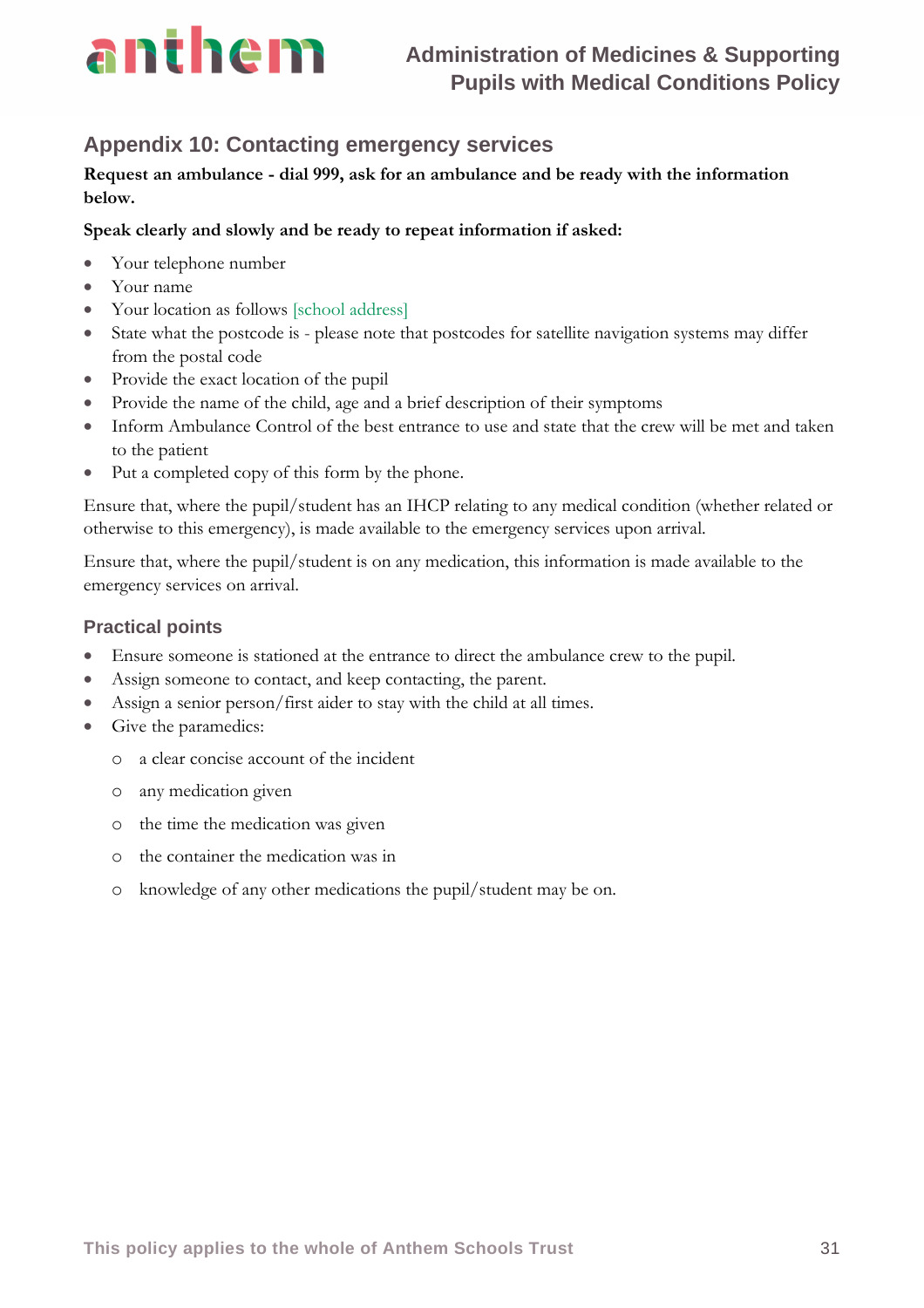

## **Appendix 11: Template letter inviting parents to contribute to individual healthcare plan development**

Dear Parent/Carer,

#### **Developing an Individual Health Care Plan for [name of pupil]**

Thank you for informing us of [name]'s medical condition. I enclose a copy of the school's policy for supporting pupils at school with medical conditions for your information.

A central requirement of the policy is for an Individual Health Care Plan to be prepared, setting out what support the pupil needs and how this will be provided. Individual Health Care Plans are developed in partnership between the school, parents, pupils, and the relevant healthcare professional who can advise on your child's case. The aim is to ensure that we know how to support your child effectively and to provide clarity about what needs to be done, when and by whom.

Although Individual Health Care Plans are likely to be helpful in the majority of cases, it is possible that not all children will require one. We will need to make judgements about how your child's medical condition impacts on their ability to participate fully in school life, and the level of detail within plans will depend on the complexity of their condition and the degree of support needed.

A meeting to start the process of developing your child's Individual Health Care Plan has been scheduled for [date]. I hope that this is convenient for you and would be grateful if you could confirm whether you are able to attend. The meeting will involve [the following people]. Please let us know if you would like us to invite another medical practitioner, healthcare professional or specialist, and provide any other evidence you would like us to consider at the meeting as soon as possible.

If you are unable to attend, it would be helpful if you could complete the attached Individual Health Care Plan template and return it, together with any relevant evidence, for consideration at the meeting. I [or another member of staff involved in plan development or pupil support] would be happy for you to contact me [them] by email or to speak by phone if this would be helpful.

Yours faithfully,

Name Position **School**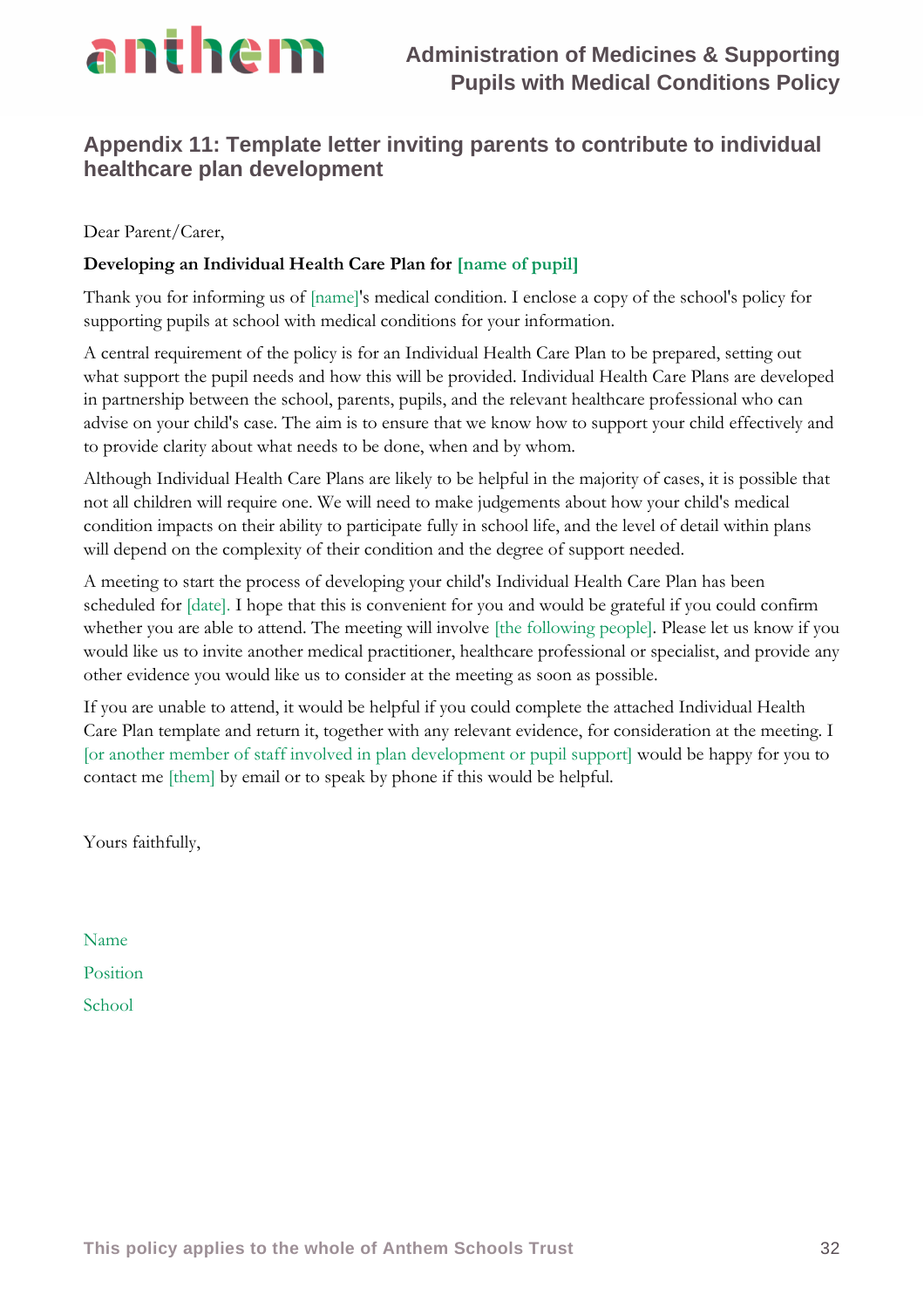

## **Appendix 12: Recognition and management of an allergic reaction/ anaphylaxis**

**Signs and symptoms include:**

#### **Mild-moderate allergic reaction:**

- Swollen lips, face or eyes
- Abdominal pain or vomiting
- Itchy/tingling mouth
- Sudden change in behaviour
- Hives or itchy skin rash

#### **Action**

- Stay with the child, call for help if necessary
- Locate adrenaline autoinjector(s) **always bring AAI to the child not the other way around**
- Give antihistamine according to the child's allergy treatment plan
- Phone parent/emergency contact

#### **Watch for signs of anaphylaxis (below) – life threatening allergic reaction**

| <b>Airway</b>         | <b>Breathing</b>             | <b>Consciousness</b>       |  |  |
|-----------------------|------------------------------|----------------------------|--|--|
| Persistent cough      | Difficult or noisy breathing | Persistent dizziness       |  |  |
| Hoarse voice          | Wheeze or persistent cough   | Becoming pale or floppy    |  |  |
| Difficulty swallowing |                              | Suddenly sleepy, collapse, |  |  |
| Swollen tongue        |                              | unconscious                |  |  |

#### **If any ONE (or more) of these signs are present:**

- Lie child flat with legs raised: (if breathing is difficult, allow child to sit)
- Use Adrenaline autoinjector<sup>\*</sup> without delay
- Dial 999 to request ambulance and say ANAPHYLAXIS

#### **\*\*\* If in doubt, give Adrenaline \*\*\***

#### **After giving Adrenaline**

- 1. Stay with child until ambulance arrives, do NOT stand child up
- 2. Commence CPR if there are no signs of life
- 3. Phone parent/emergency contact
- 4. If no improvement after 5 minutes, give a further dose of adrenaline using another autoinjector device, if available

**Anaphylaxis may occur without initial mild signs: ALWAYS use adrenaline autoinjector FIRST in someone with known food allergy who has SUDDEN BREATHING DIFFICULTY (persistent cough, hoarse voice, wheeze) – even if no skin symptoms are present.**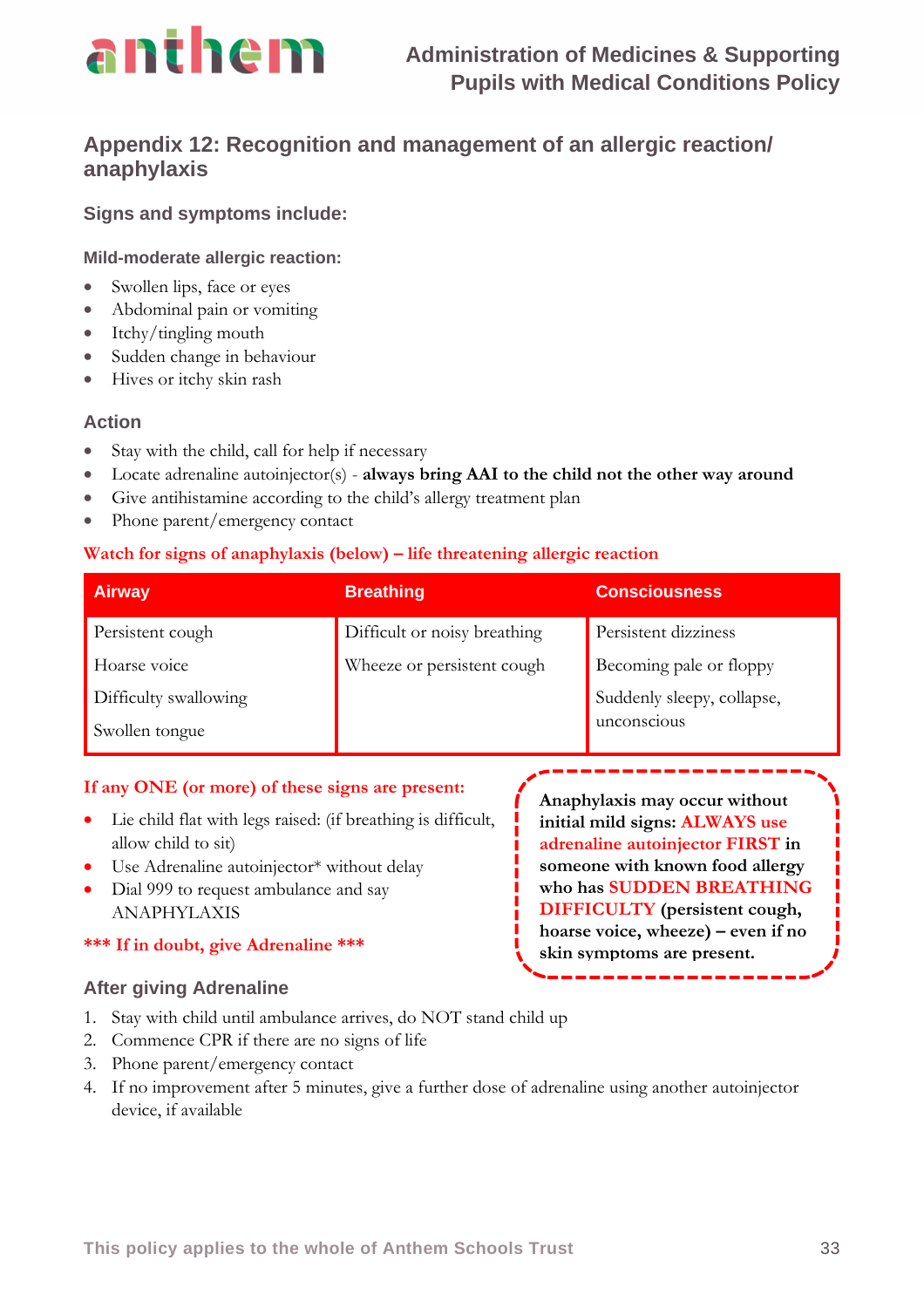

## **Appendix 13: Auto Adrenaline Injector (AAI) kit contents**

- Two AAIs, generally of the make most commonly prescribed in school (i.e. EpiPen or Emerade or Jext)
- Instructions on how to use the device
- Instructions on storage of the device
- Manufacturer's information
- A checklist of the injectors, identified by their batch number and expiry date with monthly check records
- A note of the arrangements for replacing the injectors
- A register to whom the AAI can be administered
- Blank Administration records (which can be attached to their IHCP post the incident)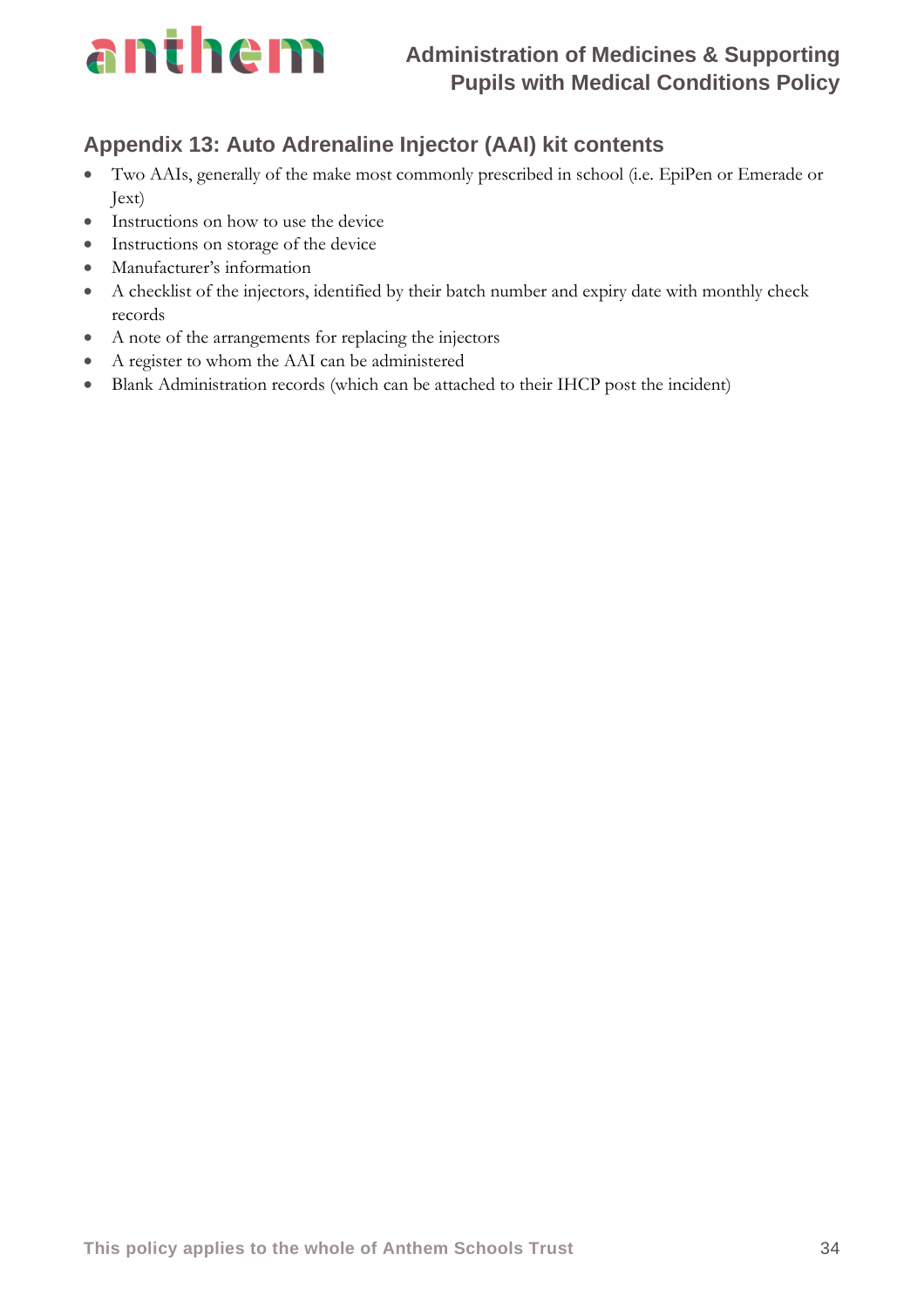# **Appendix 14: Model Monitoring Record of Support for pupils/students with medical needs**

| Name of<br>pupil | <b>Medical</b><br>need | Type of plan | <b>Review</b><br>date<br>dd/mm/yy | <b>Medicines and</b><br>where stored | <b>Expiry</b><br>date<br>dd/mm/yy | <b>Method of</b><br>renewal/disposal | <b>Staff</b><br>trained<br>dd/mm/yy | Admin<br>records<br>checked<br>dd/mm/yy | <b>RA/EV RA</b><br>procedures<br>in place |
|------------------|------------------------|--------------|-----------------------------------|--------------------------------------|-----------------------------------|--------------------------------------|-------------------------------------|-----------------------------------------|-------------------------------------------|
|                  |                        |              |                                   |                                      |                                   |                                      |                                     |                                         |                                           |
|                  |                        |              |                                   |                                      |                                   |                                      |                                     |                                         |                                           |
|                  |                        |              |                                   |                                      |                                   |                                      |                                     |                                         |                                           |
|                  |                        |              |                                   |                                      |                                   |                                      |                                     |                                         |                                           |
|                  |                        |              |                                   |                                      |                                   |                                      |                                     |                                         |                                           |
|                  |                        |              |                                   |                                      |                                   |                                      |                                     |                                         |                                           |
|                  |                        |              |                                   |                                      |                                   |                                      |                                     |                                         |                                           |
|                  |                        |              |                                   |                                      |                                   |                                      |                                     |                                         |                                           |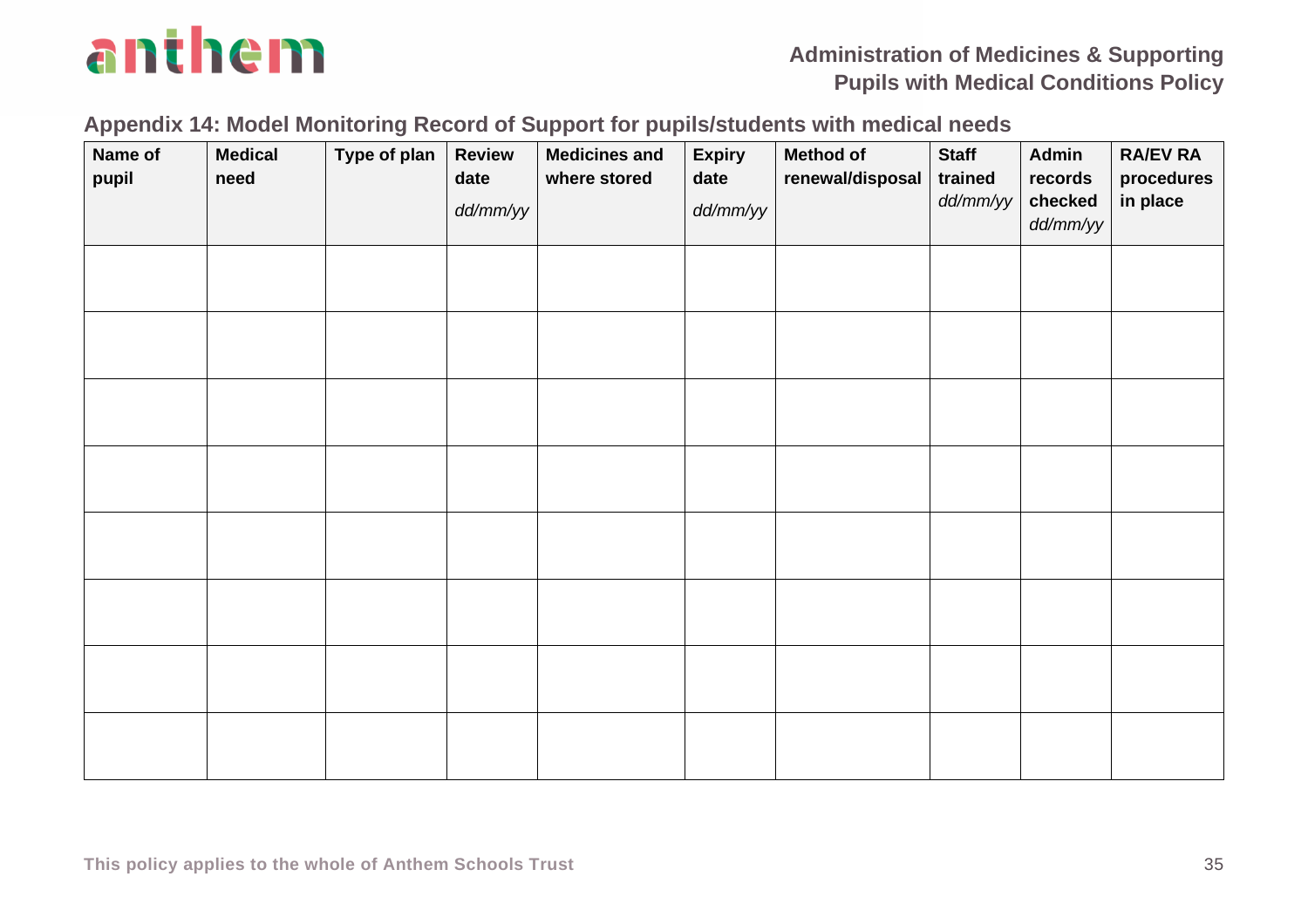

## **Appendix 15: CALPOL guidelines from manufacturer**

#### **Dosage for CALPOL® Infant Suspension**

| Age of child                                                                                                  | How much              | How often (in 24 hours) |  |  |
|---------------------------------------------------------------------------------------------------------------|-----------------------|-------------------------|--|--|
| 2-4 years                                                                                                     | $7.5ml (5ml + 2.5ml)$ | Up to 4 times           |  |  |
| 4-6 years                                                                                                     | $10ml (5ml + 5ml)$    | Up to 4 times           |  |  |
| Do not give more than 4 doses in any 24-hour period                                                           |                       |                         |  |  |
| Leave at least 4 hours between doses                                                                          |                       |                         |  |  |
| Do not give this medicine to your child for more than 3 days without speaking to your doctor or<br>pharmacist |                       |                         |  |  |

#### **Calpol-SIXPLUS Suspension usage**

It's formulated with over twice the strength of infant paracetamol to provide effective, relief from pain and fever in children aged 6 and over and starts to work on fever in just 15 minutes without being harsh on the tummy.

| Age of child                            | How much         | How often (in 24 hours)   |
|-----------------------------------------|------------------|---------------------------|
| 6–8 years                               | 5ml              | Up to 4 times in 24 hours |
| 8–10 years                              | 7.5ml            | Up to 4 times in 24 hours |
| $10-12$ years                           | 10 <sub>ml</sub> | Up to 4 times in 24 hours |
| $12-16$ years                           | $10-15ml$        | Up to 4 times in 24 hours |
| Adults and<br>children over 16<br>years | $10-20ml$        | Up to 4 times in 24 hours |

#### **For all the dosage information above please remember:**

Leave at least 4 hours between doses

Contains paracetamol – do not use more than one product containing paracetamol at the same time.

Do not give more than 4 doses in any 24-hour period.

Do not give this medicine to your child for more than 3 days without speaking to your doctor or pharmacist.

Shake bottle for at least 10 seconds before use. If using sachet format, massage sachet before use.

Always read the label.